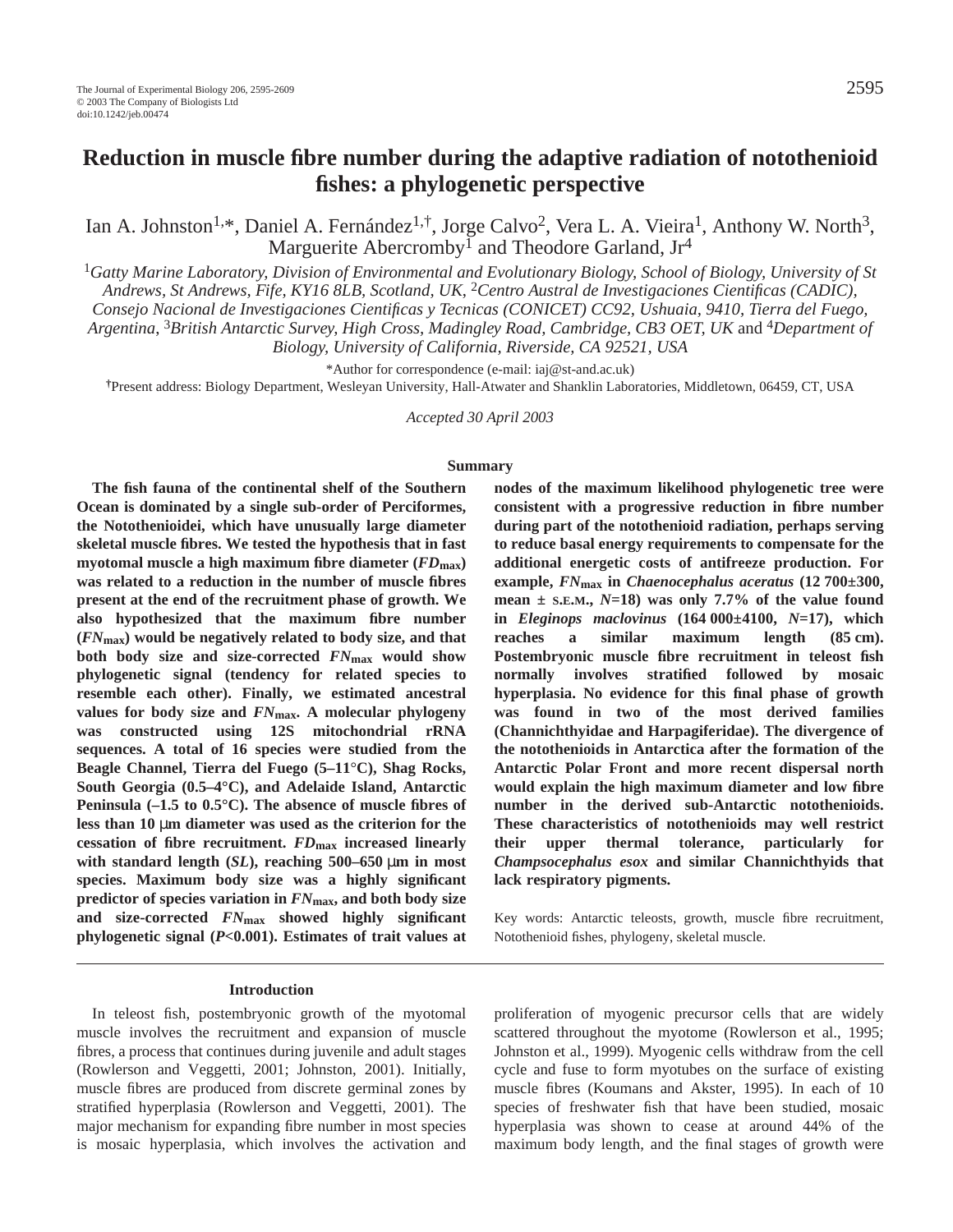entirely supported by fibre hypertrophy (Weatherley et al., 1988). The maximum diameter of each muscle fibre type is related to ultimate body size and is probably limited by diffusional constraints reflecting metabolic demand and temperature (Archer and Johnston, 1991).

The fish fauna of the continental shelf of the Southern Ocean is dominated by a single sub-order of Perciformes, the Notothenioidei, which comprises at least 125 species divided into eight families (Eastman and Eakin, 2000). Several authors have reported that Antarctic notothenioids have unusually large diameter fibres, which can reach  $100 \mu m$  in slow muscle and 500 µm in fast muscle (Smialovska and Kilarski, 1981; Dunn et al., 1989; Battram and Johnston, 1991). Slow muscle fibres have relatively high densities of mitochondria (Johnston, 1987; Archer and Johnston, 1991; O'Brien et al., 2003), reaching 50% of fibre volume in some Channichthyids (haemoglobin-less icefishes) (Johnston, 1989). However, mitochondria are found in the central zone of even the largestdiameter slow fibres (Johnston, 1987; Archer and Johnston, 1991), consistent with the maintenance of adequate tissue oxygenation at the low body temperature of these species (Egginton et al., 2002). Fast muscle fibres with diameters of 400 µm have also been reported in sub-Antarctic notothenioids from the Beagle Channel, although a relatively restricted size range of fish was studied (Fernández et al., 2000).

The ancestral form of the notothenioids is generally considered to have been a temperate bottom-living species without a swim bladder (Eastman, 1993). The success of the radiation of the Antarctic notothenioids has been attributed to the evolution of glycopeptide and peptide antifreezes, which enabled them to adjust to the climatic cooling that occurred following the opening of the Drake passage and establishment of the Antarctic Polar Front (APF) some 20–25 million years ago (Cheng and DeVries, 1991; Eastman, 1993; Clarke and Johnston, 1996). The Bovichtidae, Pseudaphritidae and Eleginopidae are the most basal notothenioid families and, except for a single Antarctic species of bovichtid, are represented by non-Antarctic species with the plesiomorphic condition of lacking antifreezes (Eastman and Eakin, 2000).

Members of six families of notothenioids are found outside the Antarctic in the Beagle Channel, Patagonian Shelf, along the Pacific Coast of South America and in the sub-Antarctic waters of New Zealand (Eastman, 1993). One bathypelagic species, the Patagonian toothfish *Dissostichus eleginoides* (Nototheniidae), grows to  $2 \text{ m}$  total length and occurs on both sides of the Polar Front, from a latitude of 40°S off the coasts of S. America to 60°S south in the Antarctic. The distribution of *D. eleginoides* is circum-Antarctic and its range overlaps with a sister species *D. mawsoni* that is found around the Antarctic continental shelf (Fisher and Hureau, 1985). Evidence from a molecular phylogeny estimated using mitochondrial 12S and 16S rRNA DNA sequences suggests that many sub-Antarctic species evolved subsequent to the main radiation of the group, as recently as 7–9 million years ago (Bargelloni et al., 2000; Stankovic et al., 2001).

It has been suggested that the radiation of the Antarctic notothenioids has been associated with a loss of characters or evolutionary function (disaptation) followed by subsequent adaptive recovery (Montgomery and Clements, 2000). Within the notothenioids, the family Channichthyidae (icefishes) is notable for the loss of haemoglobin, which is thought to have resulted from a single mutational event that deleted the entire β-globin gene and the 5′ end of the linked α-globin gene (Cocca et al., 1995). Loss of respiratory pigments is associated with a suite of compensatory adaptations in the heart and peripheral circulatory system (Tota et al., 1997). These include a relatively large ventricular muscle mass (Johnston et al., 1993), a high blood volume (Acierno et al., 1995), coupled to a high output cardiac pump operating at low frequencies and pressures (Tota et al., 1997). Six of the 15 species of icefishes also lack myoglobin in their heart muscle (Moylan and Sidell, 2000), involving at least three independent mechanisms including a 5-nucleotide insertion leading to premature termination in *Champsocephalus gunnari*, an aberrant polyadenylation signal in *Pagetopsis macropterus* (Vayda et al., 1997), and a duplicated TATAAAA sequence that interferes with transcription in *Chaenocephalus aceratus* (Small et al., 2003). Some notothenioids have undergone an ecological diversification to feed in the water column involving changes in body shape, colour, and the attainment of near neutral buoyancy through decreased mineralisation of the skeleton and the accumulation of lipids (Eastman, 1993, 1997; Klingenberg and Ekau, 1996). In some cases secondary pelagicism is associated with the retention of larval characteristics into adult stages (Eastman, 1993; Montgomery and Clements, 2000), The resulting detrimental changes to the lateral line sensory system have been compensated for by changes in central processing mechanisms and behaviour (Montgomery and Clements, 2000).

The first aim of the present study was to test the hypothesis that a high maximum fibre diameter in notothenioid fishes was related to a reduction in the number of muscle fibres at the end of the recruitment phase of growth (*FN*max). We then used phylogenetically based statistical methods to test whether fibre number was negatively related to body size and whether either body size or size-corrected fibre number showed significant phylogenetic signal. Finally, we estimated ancestral values for body size and fibre number to explore where during the evolutionary radiation reductions in fibre number occurred. A total of 16 species of Notothenioidei from three geographical provinces were studied, including representatives with benthic and secondarily pelagic lifestyles, and an independent phylogeny was constructed using sequence information from mitochondrial 12S rRNA genes.

#### **Materials and methods**

#### *Fish*

Fish of the suborder Notothenioidei (order Perciformes) were caught in three geographical regions; near Ushuaia,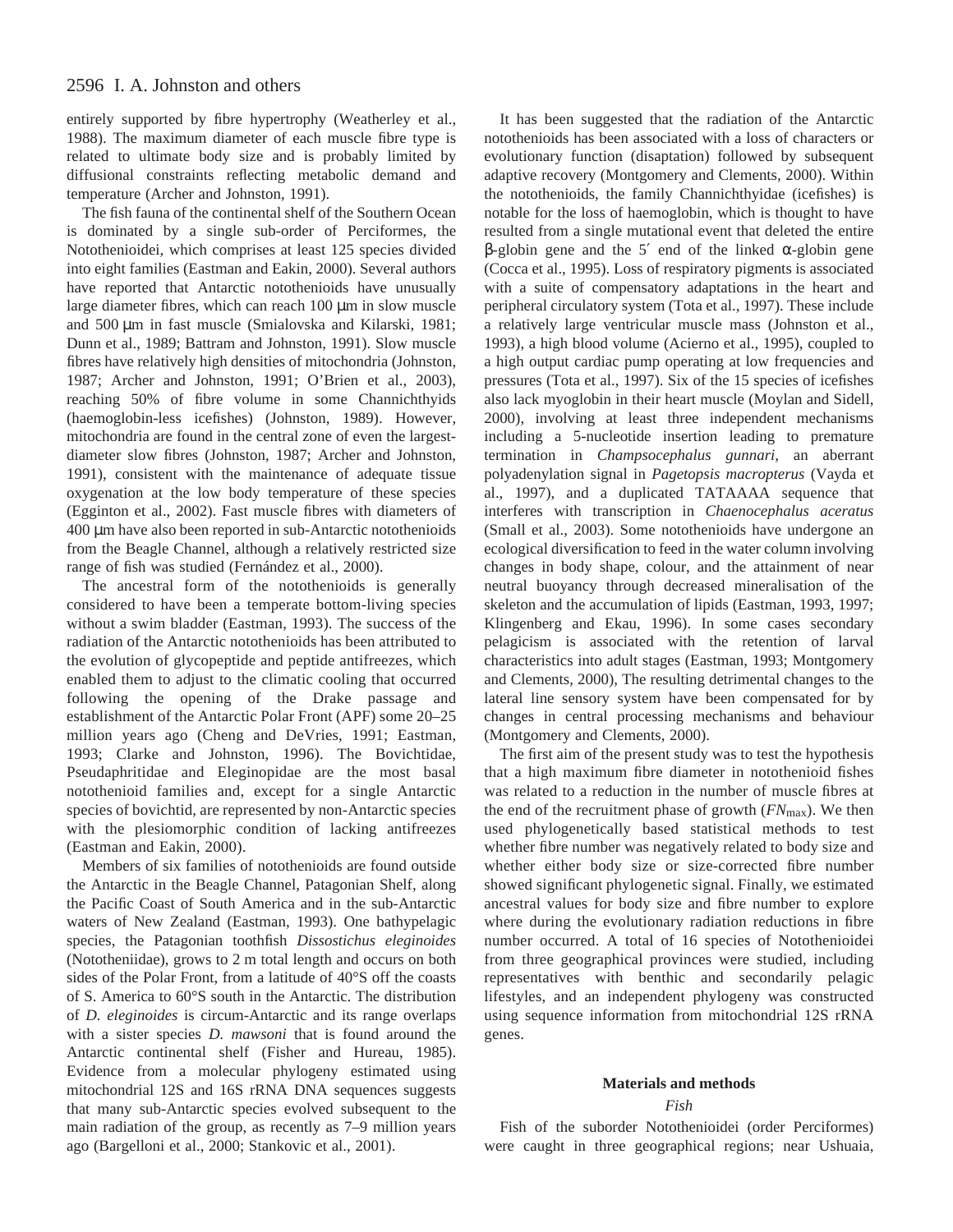Beagle Channel, and Atlantic coast Tierra del Fuego, Argentina (54°49′S, 68°13′W), Shag Rocks, South Georgia (54°33′S, 42°02′W) and Rothera Research Station, Adelaide Island, Antarctic Peninsula  $(67°34'S, 68°08'W)$  (Fig. 1). All fish were captured during the austral summer (December–February). Fish from the Beagle Channel were obtained in 1999, 2000 and 2001 using a mixture of baited traps and trammel nets. The following species were studied: *Eleginops maclovinus* Cuvier in Cuvier and Valenciennes 1830, *Patagonotothen tessellata* Richardson 1845, *Patagonotothen longipes* species complex Steindachner 1876, *Patagonotothen sima* Richardson 1844; *Cottoperca gobio* Günther 1861, *Champsocephalus esox* Günther 1861*, Harpagifer bispinis* Schneider in Bloch and Schneider 1801 and *Paranotothenia magellanica* Forster in Bloch and Schneider 1801. Specimens were usually processed immediately or within a few hours of capture. Most of the larger specimens of *E*. *maclovinus* were caught along the northern Atlantic coast of Tierra del Fuego using trammel nets and were held on ice for up to 24 h prior to processing. Fish were obtained at Shag Rocks, South Georgia from the 2000–2001 'Groundfish Survey' conducted for the Government of South Georgia and the South Sandwich Islands and were caught by bottom trawl at 200 m depth. The species studied were the Patagonian toothfish, *Dissostichus eleginoides* Smitt 1898, *Chaeonocephalus aceratus* Lönnberg 1906 and *Champsocephalus gunnari* Lönnberg 1905. They were killed with a blow to the head, sealed in plastic bags, and shipped on ice *via* the Falkland Islands to the UK, where they were processed on the sixth day after capture. The Antarctic species studied were *Notothenia rossii* Richardson 1844,

*Notothenia coriiceps* Richardson 1844, *Trematomus newnesi* Boulenger 1902, *Harpagifer antarcticus* Nybelin 1947 and *Pagothenia borchgrevinki* Boulenger 1902. They were caught using a combination of traps, trammel nets and SCUBA divers. Antarctic fish were transported to the UK in cold aquaria aboard the RRS James Clarke Ross and maintained for up to 3 months in St Andrews at  $-0.5^{\circ}$ C (12 h:12 h light:dark). They were fed *ad libitum* on squid and Antarctic krill. Fish were killed by a sharp blow to the head followed by pithing of the central nervous system. The numbers, size range and maximum-recorded length of the fish studied are shown in Table 1. Data on the *Harpagifer* species has been reported in



Fig. 1. Sample sites in relation to the Polar Frontal Zone and summer and winter sea surface temperatures represented by the mean of satellite observations between 1971 and 2001 for February and September.

a preliminary publication (Johnston et al., 2002). The satellite images in Fig. 1 for summer and winter show typical mean monthly sea surface temperatures between 1971 and 2001 at the study sites for February and September) (Website: http://iridl.ldeo.columbia.edu/SOURCES/.IGOSS/.nmc/.Reyn \_SmithOIv1/.climatology/.sst/) (see Reynolds and Smith, 1994).

#### *Histology*

A 0.5 cm transverse steak of the trunk was prepared at 0.7 standard length (*SL*) using a sharp knife. The steak was either photographed using a digital camera and macro lens or traced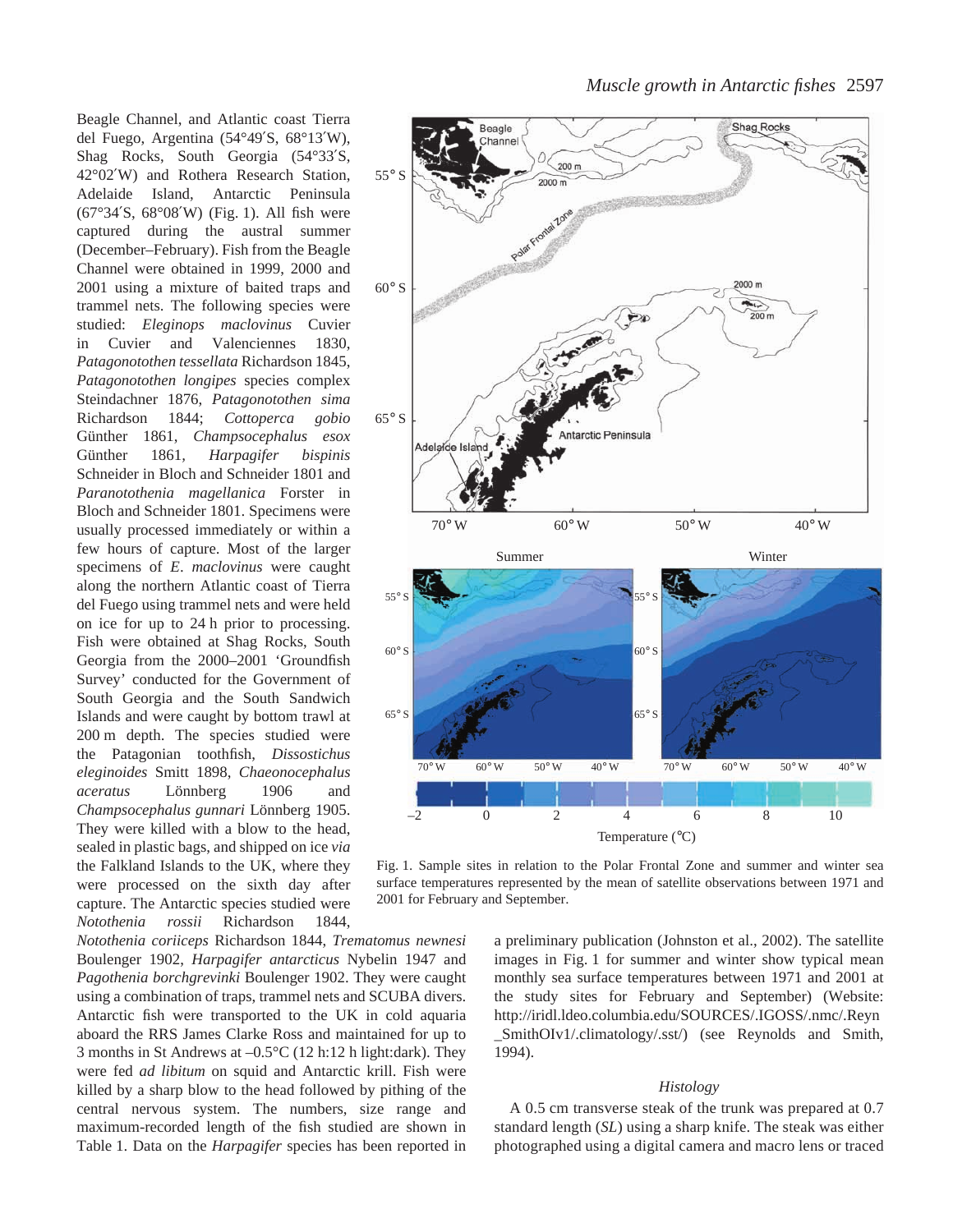onto an acetate sheet in triplicate. The total area of fast muscle was digitised (TCA). The steak was divided into a series of up to 12 blocks  $(25 \text{ mm}^2)$ , depending on the size of the fish, so as to representatively sample all areas of the fast muscle. The number of blocks was adjusted to sample 25–50% of one half of the steak. Blocks were frozen in isopentane (2-methyl butane) cooled to near its freezing point in liquid nitrogen (–159°C). Frozen sections were cut on a cryostat at  $7 \mu m$  thickness. Preliminary immonohistochemical investigations confirmed the identity of muscle fibre types on the sections. Briefly, sections were stained using standard methods (Johnston et al., 1999) with the S-58 and F-59 antibodies (Crow and Stockdale, 1986), which have been shown to identify slow and fast muscle myosin, respectively, in a wide range of fish species (Devoto et al., 1996; M. Abercromby, unpublished results) (see Fig. 2A,B). For the routine quantification of fibre number, sections were stained with Haematoxylin–Eosin. The crosssectional areas of 1000 muscle fibres were measured per fish, sampled equally between the blocks and the equivalent fibre diameter computed. The total number of muscle fibres per trunk cross-section was estimated as previously described; reproducibility was approximately 3% (Johnston et al., 1999). Smooth distributions were fitted to the measurements of fibre diameter using a kernel function as previously described (Johnston et al., 1999). Values for the smoothing coefficients showed no systematic variation between species and were

within the range 0.085–0.25. The occurrence of muscle fibre recruitment was determined on the basis of the presence of fibres less than  $10 \mu m$  diameter. The final number of fast muscle fibres  $(FN_{\text{max}})$  was the mean  $\pm$  s.e.m. of the fibre number estimate for all the fish in which fibre recruitment was complete.

# *Estimation of a molecular phylogeny*

Sixteen species of notothenioids belonging to five families were analysed. Partial 12S mitochondrial rRNA sequences of ten notothenioid species were retrieved from GenBank (*E. maclovinus*, AF145426, 341·bp; *D. eleginoides*, AF145425, 340·bp; *P. borchgrevinki*, PBU90411, 390·bp; *T. newnesi,* TNU27527, 374·bp; *P. tessellata*, AF145433, 343·bp; *N. coriiceps*, *NCMT12SG*, 373 bp; *N. rosii*, *AF145432*, 341 bp; *C. aceratus,* CAMT12SG1, 373·bp; *C. gunnari*, AF145424, 330 bp; *H. antarcticus*, U37137, 373 bp). cDNAs from six other species were cloned for this study: *C. gobio, P. sima, P. longipes, P. magellanica, C. esox* and *H. bispinis*. Two of the sequences (from C. gobio, CGU87414, 250 bp, and *C. esox,* CES307046, 309 bp) were already available in GenBank but longer sequences were required to improve the quality of the alignment. The new sequences of 12S mitochondrial rRNA cloned were submitted to GenBank [accession numbers AY22775 (*C. gobio*), AY227776 (*C. esox*), AY227777 (*H. bispinis*), AY227778 (*P. sima*), AY227779 (*P. longipes*) and AY227780 (*P. magellanica*)].

|                                             |                | Size range           | Maximum-recorded |                  |  |
|---------------------------------------------|----------------|----------------------|------------------|------------------|--|
| Species                                     | Number         | Standard length (cm) | Body mass $(g)$  | length (cm)      |  |
| Tierra del Fuego                            |                |                      |                  |                  |  |
| Cottoperca gobio                            | $\overline{2}$ | 13.6, 22.8           | 47.3, 282.9      | 50 <sup>1</sup>  |  |
| Eleginops maclovinus                        | 57             | $4.4 - 64.1$         | 1.05-4183        | $85^2$           |  |
| Paranotothenia magellanica                  | 23             | $9.3 - 33.9$         | 19.8-928         | 43 <sup>2</sup>  |  |
| Patagonotothen tessellata                   | 22             | $3.3 - 27.6$         | $0.54 - 446$     | $28^{2}$         |  |
| Patagonotothen sima                         | 8              | $4.5 - 12.0$         | $1.4 - 30.9$     | $12^3$           |  |
| Patagonotothen longipes sp.                 | 9              | $17.5 - 27.8$        | $81.3 - 347$     | $28^{3}$         |  |
| Harpagifer bispinis                         | 21             | $2.5 - 7.1$          | $0.36 - 7.2$     | 7 <sup>1</sup>   |  |
| Champsocephalus esox                        | 1              | 28.2                 | 200.1            | $35^{1}$         |  |
| South Georgia                               |                |                      |                  |                  |  |
| Dissostichus eleginoides                    | 25             | $25.7 - 62.4$        | $200 - 3500$     | 200 <sup>1</sup> |  |
| Chaenocephalus aceratus                     | 17             | $21.7 - 72.0$        | 58-4183          | 844              |  |
| Champsocephalus gunnari                     | 19             | $15.6 - 36.8$        | 28-494           | $62^{4}$         |  |
| Antarctic Peninsula                         |                |                      |                  |                  |  |
| Notothenia rossii                           | 1              | 21.5                 | 234.5            | 924              |  |
| Notothenia coriiceps                        | 14             | $6.2 - 35.0$         | $4.1 - 819$      | 58 <sup>1</sup>  |  |
| Pagothenia borchgrevinki                    | 4              | $18.0 - 22.5$        | $85.8 - 112.1$   | 26 <sup>1</sup>  |  |
| Trematomus newnesi                          | 4              | $11.1 - 20.8$        | $26.4 - 193.8$   | 21 <sup>1</sup>  |  |
| Harpagifer antarcticus                      | 13             | $0.84 - 10.1$        | $0.008 - 24.8$   | $12^{4}$         |  |
| <sup>1</sup> Gon and Heemstra (1990).       |                |                      |                  |                  |  |
| <sup>2</sup> Fernández et al. (2000).       |                |                      |                  |                  |  |
|                                             |                |                      |                  |                  |  |
| <sup>3</sup> J. Calvo, unpublished results. |                |                      |                  |                  |  |

Table 1. *Number, size range and maximum length of the 16 species of notothenioid fish studied*

4British Antarctic Survey Archives.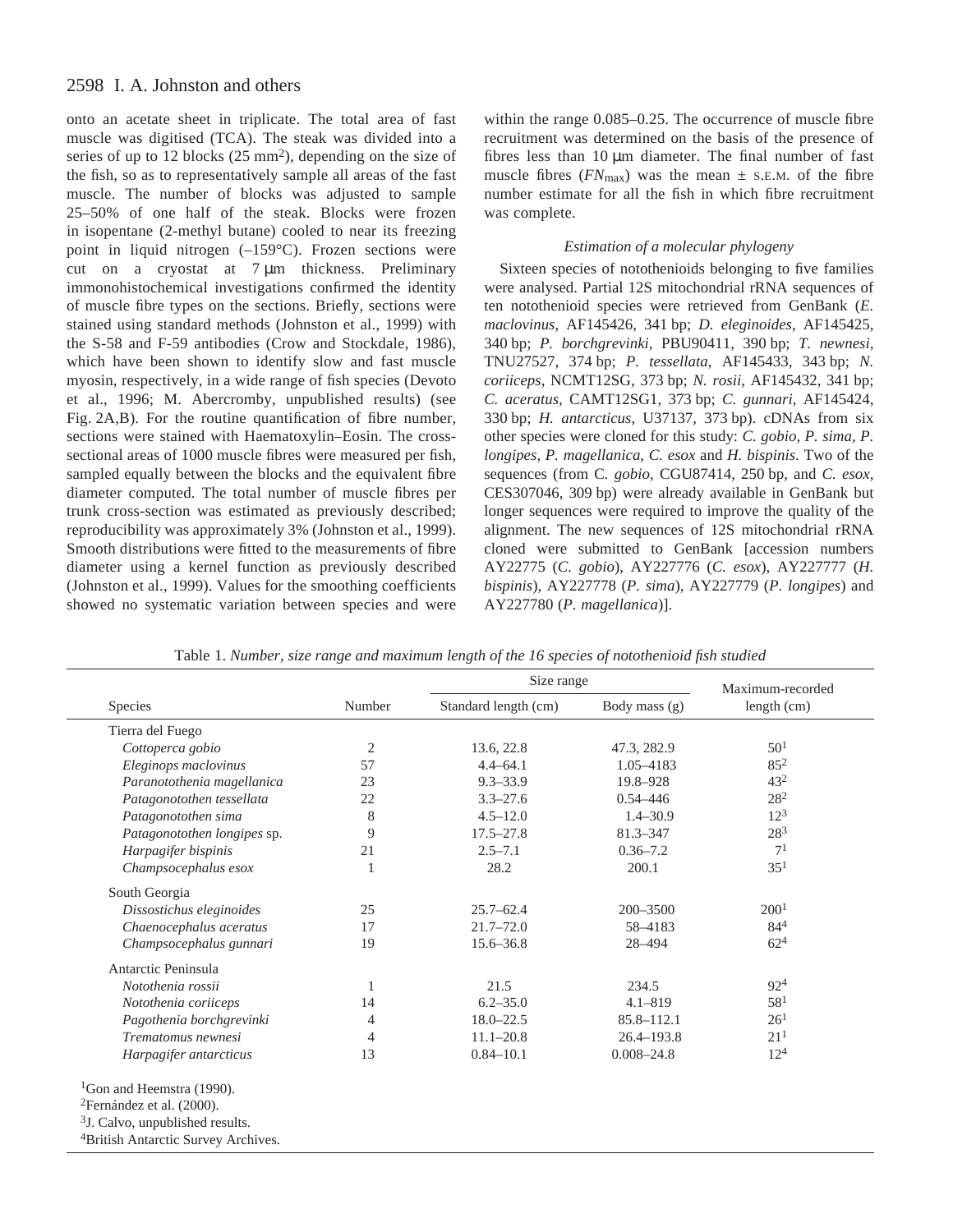# *Reverse transcriptase–polymerase chain reaction*

Total muscle RNA was isolated using Qiagen Rneasy Mini and Midi Kits. First-strand cDNA synthesis was carried out using 3′ rapid amplification of cDNA ends system (RACE, Gibco BRL, Life Technologies, Gaitheisburg, USA). Polymerase chain reaction (PCR) was performed using two sets of primers. The first set was Forward 5′- AAAAAGCTTCAAACTGGGATTAGATACCCCACTAT-3′ and Reverse 5′-TGAGTCAGAGGGTGACGGGGCGGTGT-3′ (Ritchie et al., 1997). The second set was Forward 5′- GCGTAAAGGGTGGTTAGG-3′ and Reverse 5′-TCTTA-CTGCTAAATCCTCC-3′ (Stankovik et al., 2001). The PCR cycles used for the first primer set were  $94^{\circ}$ C for 2 min for denaturation, 35 cycles of 94 $\degree$ C for 30 s, 61 $\degree$ C for 30 s and 72 $\degree$ C for 1 min and elongation at 72 $\degree$ C for 5 min. The PCR cycles used for the second primer set were  $94^{\circ}$ C for 2 min for denaturation, 35 cycles of 94 $\degree$ C for 30 s, 49 $\degree$ C for 30 s and 72 $\degree$ C for 1 min and elongation at 72 $\degree$ C for 5 min. In all PCRs a proof-reading TAQ polymerase was used (Pfu from Promega



# *Muscle growth in Antarctic fishes* 2599

UK, Southampton, UK). DNA sequencing was performed in triplicate by The Sequencing Service (School of Life Sciences, University of Dundee, Scotland; http://DNASEQ.biocehm. dundee.ac.uk) using DYEnamic ET terminator chemistry (Amersham Biosciences, Chalfont St Giles, Bucks, UK) on Applied Biosystems automated DNA sequencers.

#### *Alignment*

The DNA sequences were put together in a FASTA file using BioEdit (Hall, 1999) and aligned using ClustalW at EMBL (http://www.ebi.ac.uk/clustalw/) with default parameters. The alignment was checked by eye using BioEdit in order to be sure the automatic process was correct, and finally reduced to the part of the alignment where most of the specific sequences were represented. The final alignment of the 16 species was 383·bp long. The alignment was used as the input for the phylogenetic analysis. The database was bootstrapped 100 times using SEQBOOT (Phylip package version 3.6). Maximum likelihood (ML) analysis with

> a molecular clock assumption to assess divergence times was performed using DNAMLK (Phylip package version 3.6). The analysis was carried out using the following parameters previously calculated in PUZZLE version 5.0: transition/transversion ratio: 2.41, gamma distribution parameter alpha=0.24. The

> Fig. 2. Phases of growth observed in the myotomal muscle of Antarctic and sub-Antarctic notothenioid fish. (A–G) Transverse sections through the trunk stained with Haematoxylin–Eosin (A) Section from *Notothenia coriiceps*, 11.2·cm standard length (*SL*), stained with the antibody S58, showing the presence of a superficial layer of slow muscle fibres (arrows) dorsal to the major horizontal septum. (B) *Trematomus newnesi*, 13.3·cm *SL*, section stained with S58 showing the slow muscle fibres adjacent to the lateral line nerve (arrows). The fast muscle fibres were counterstained with Haematoxylin–Eosin. (C) Dorsal region of the trunk in a juvenile *Notothenia coriiceps*, 6.0 cm *SL*. The arrowheads indicate zones of stratified hyperplasia containing fibres of smaller diameter than the surrounding tissue. (D) The start of mosaic hyperplasia (arrowheads) in the fast muscle of a juvenile *Notothenia coriiceps*, 6.7 cm *SL*. Note that small diameter satellite fibres are not uniformly distributed through the field of view. (E) The pattern of fibre diameters characteristic of mosaic hyperplasia was still present in *E. maclovinus* of 37.5 cm *SL*. (F) Active mosaic hyperplasia (arrowheads) in the fast muscle of a juvenile *Eleginops maclovinus,* 4.7 cm *SL*. (G) The smallest specimen of *Paranotothenia magellanica* captured, 9.3 cm *SL*, showed a mosaic pattern of fibre diameters (arrowheads). s, slow muscle; f, fast muscle; sk, skin; ms, myosepta. Scale bars, 200  $\mu$ m  $(A-C,E)$ ; 100  $\mu$ m (D,F,G).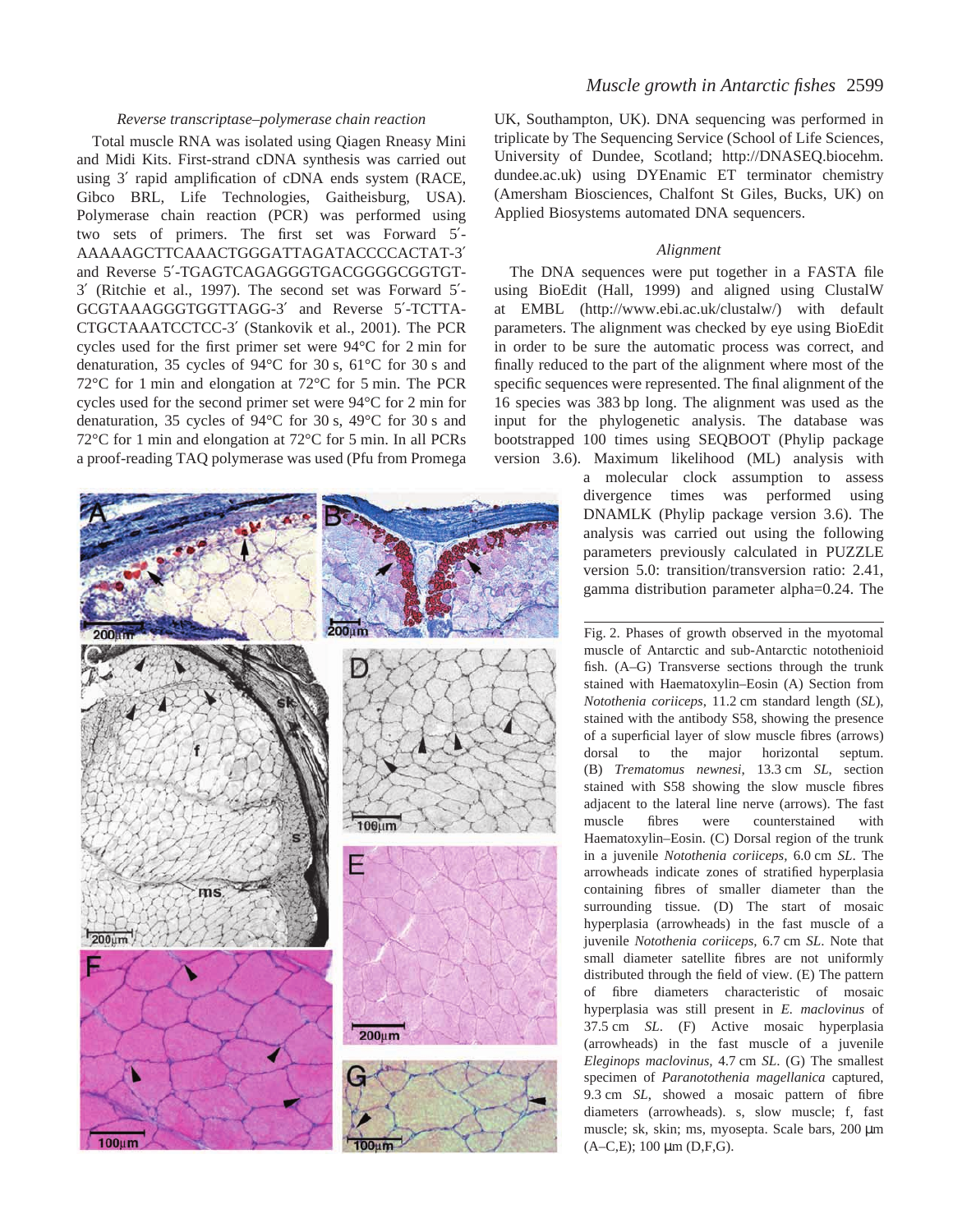consensus tree was assembled using CONSENSE (Phylip package version 3.6). The node heights and branch lengths for the final tree used are given in the Appendix.

### *Statistical analyses*

We used both conventional and phylogenetically based statistical analyses. For the latter, the phylogenetic topology estimated as described above (and shown in Fig. 8) was used, and two different sets of branch lengths were considered (see next paragraph). We tested whether log10*SL*max and log10*FN*max exhibit significant phylogenetic signal (a tendency for related species to resemble each other; Blomberg and Garland, 2002) using the randomization test and associated MatLab program (PHYSIG.M) described in Blomberg et al. (2003) and 1000 permutations. Because  $log_{10}$ *FN*<sub>max</sub> was strongly related to  $log_{10}SL_{\text{max}}$ , we also tested for phylogenetic signal in a size-corrected value of *FN*max. Following Blomberg et al. (2003), we first determined the allometric scaling exponent for the log–log relationship using phylogenetically independent contrasts (Felsenstein, 1985), calculated with the PDTREE program of Garland et al. (1999). We then divided the value for *FN*max by *SL*max raised to the appropriate scaling exponent (*b*=0.722 for real branch lengths, *b*=0.964 for constant branch lengths), and then took the log of this value. We used the K statistic of Blomberg et al. (2003) as a descriptor of the amount of phylogenetic signal present in traits. A value of unity indicates that a trait has exactly the amount of signal expected under Brownian motion evolution along the specified topology and branch lengths, whereas values less than unity indicate less signal than expected, and values of K greater than unity indicate more.

As discussed elsewhere, the branch lengths used for phylogenetic analyses need to be tested for statistical adequacy and can have a large effect on the results of analyses (e.g. see Garland et al., 1992, 1999; Diaz-Uriarte and Garland, 1998; Freckleton et al., 2002). The phylogenetic tree estimated as described above includes estimates of branch lengths. These branch lengths may be referred to as 'real' because they are derived from data. However, they are derived from data on DNA sequence divergence, whereas phylogenetically based statistical methods require branch lengths in units proportional to expected variance of character evolution for the actual characters (e.g. body size, fibre number) under study (e.g. see Felsenstein, 1985; Garland et al., 1992; Freckleton et al., 2002; Blomberg et al., 2003). Therefore, such 'real' branch lengths may or may not perform well for statistical analyses. Hence, as an alternative set of branch lengths, we set all segments to be equal in length (i.e. each segment was set to equal a value of unity). We then compared the statistical performance of these two alternate sets of branch lengths by three criteria. First, we used the diagnostic check suggested by Garland et al. (1992) (see also Diaz-Uriarte and Garland, 1998), which involves plotting the absolute values of standardized phylogenetically independent contrasts (Felsenstein, 1985) *versus* their standard deviations and calculating the correlation coefficient (not through the origin). A correlation closer to zero

implies a better fit of the branch lengths to the data. Second, we calculated the mean squared error (MSE) in a generalized least-squares analysis (equivalent to the variance of the standardized contrasts) using PHYSIG.M of Blomberg et al. (2003). Again, a smaller MSE implies a better fit. We considered the foregoing two statistics for log<sub>10</sub> maximum length (*SL*<sub>max</sub>: data reported in Table 1) because it is the primary independent variable in the analysis and because fibre number was expected to be strongly correlated with *SL*max. Finally, we examined the independent contrasts regression (through the origin) of log10*FN*max on log10*SL*max. Here, a higher  $r^2$  implies a better fit of the branch lengths to the data (assuming that the data appear to fit the line well, e.g. linearity, homoscedasticity of residuals, lack of outliers or influential points).

We used PDTREE (Garland et al., 1999) to estimate ancestral values and 95% confidence limits for both log10*SL*max and log<sub>10</sub>size-corrected *FN*<sub>max</sub>. A clear sister group to the notothenioids has not been identified, although characters may be polarised relative to the Bovichtidae, and this family has often been used as a 'functional outgroup' (Eastman, 1993). We therefore compared node 2 in the phylogenetic tree (see Fig. 8), which represents the ancestor of the Eleginopinae, Nototheniidae, Channichthyidae and Harpagiferidae, with node 6, which is the ancestor of the Channichthyidae. Comparison of the 95% confidence limits (c.l.) allowed us to test whether either trait showed a significant change between the two nodes.

#### **Results**

# *Patterns of muscle growth*

The stratified hyperplasia stage of growth is characterised by layers of fibres of relatively uniform diameter arising from discrete germinal zones (Fig. 2C). This pattern of growth was found in the smallest specimens of *N. coriiceps*, 6–7 cm standard length (*SL*), in which distinct layers of small diameter  $\left($  <10  $\mu$ m) fast fibres were observed adjacent to myosepta at the dorsal (Fig. 2C) and the ventral apices of the trunk (not illustrated). Active stratified hyperplasia was not observed in any of the other species for which juvenile stages were available (*E. maclovinus*, 4.4 cm *SL* and *P. tessellata*, 3.3 cm *SL*). In the remaining species studied, with the exception of the three channichthyids and two *Harpagifer* spp., new small diameter fibres were found on the surface of existing fibres either in restricted zones (illustrated for a juvenile *N. coriiceps* in Fig. 2D) or throughout the myotome (Fig. 2E). The myotomes of juvenile *E. maclovinus* (5–7 cm *SL*) showed fibre addition throughout the myotomal cross-section giving rise to a pattern of fibre diameters typical of mosaic hyperplasia (Fig. 2F). Fibre recruitment in *E. maclovinus* ceased at approximately 26 cm *SL*, equivalent to 31% of the maximum attainable length (*SL*<sub>max</sub>) (Table 1). Even in the largest specimen caught (64.1 cm *SL*), the characteristic mosaic pattern of fibre diameters was still discernible (not illustrated).

Another species showing a prolonged period of mosaic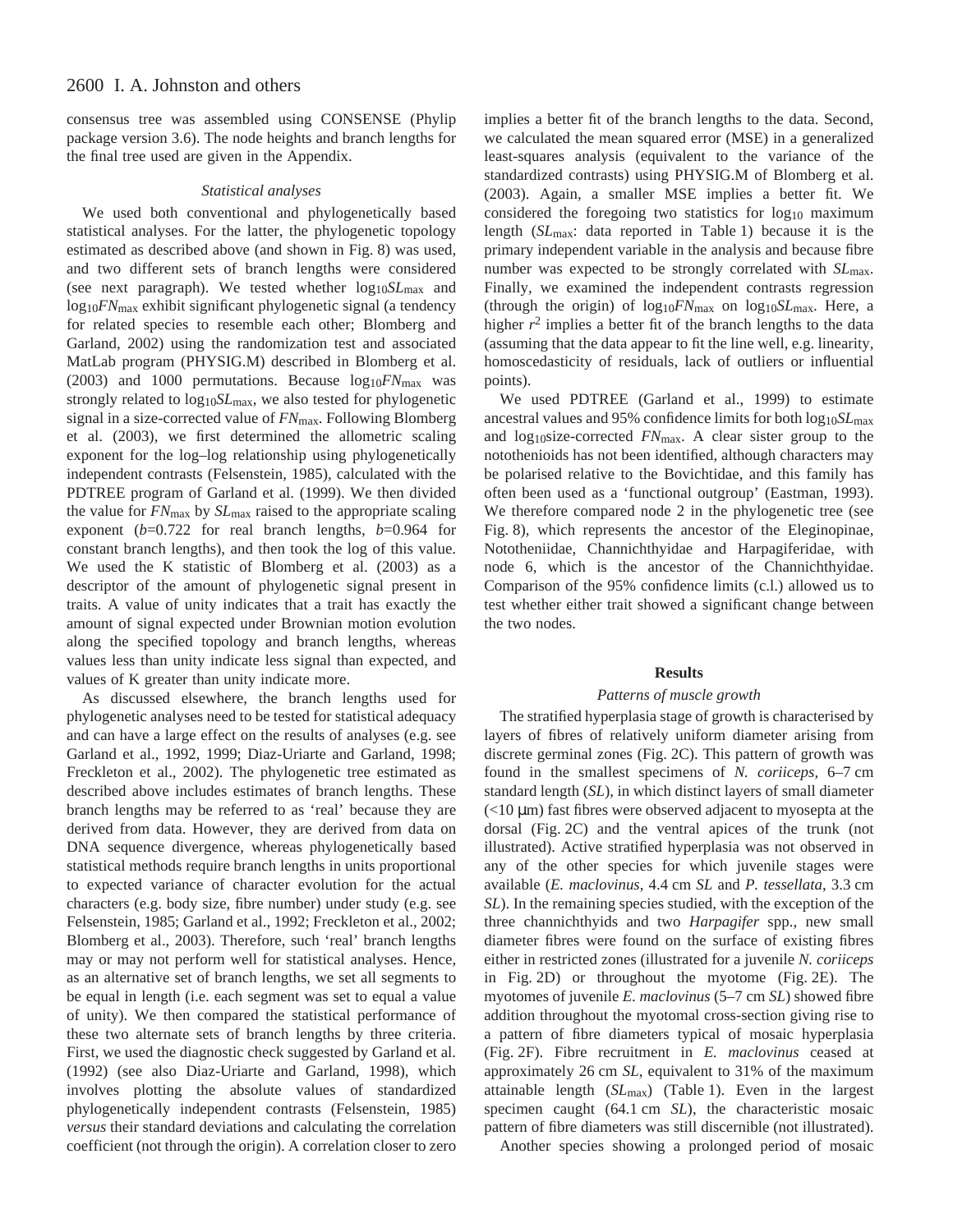hyperplasia was *D. eleginoides*. Muscle fibres <10  $\mu$ m diameter were present in specimens 35.6 cm *SL* or less, but absent from fish over 52 cm *SL*. It was not possible to establish the precise length at which fibre recruitment ceased in this species. The complete range of juvenile and adult stages was studied for *P. tessellata* (3.3–27.6 cm *SL*). Fibres less than  $10 \mu m$  in diameter were only present in the four smallest specimens 3.3–3.5 cm *SL*. This suggests that fibre recruitment ceased between 3.5 and 7.7 cm *SL*, which is equivalent to 12.6–27.9% of the maximum-recorded length. The fast muscle of the smallest specimen of *P. magellanica* studied (9.5 cm *SL*) showed the characteristic mosaic pattern of fibres (Fig. 2G), but there were no fibres less than  $10 \mu m$  diameter (not shown), indicating fibre recruitment had already ceased at 22% *SL*max. Only the smallest *N. coriiceps* studied had muscle fibres less than  $10 \mu m$  diameter, suggesting recruitment had ceased at approximately 16.8% of *SL*.

For all the other species, muscle growth was by fibre hypertrophy alone for the length ranges studied. For Channichthyidae (*Chaenocephalus aceratus*, *Champsocephalus esox* and *C. gunnari*) and the two *Harpagifer* spp., the fibres in particular regions of the myotome were of relatively uniform diameter (illustrated for *C. aceratus* in Fig. 3A). Thus the pattern of fibre diameter characteristic of mosaic hyperplasia was absent, which suggests that postembryonic growth was largely or entirely dependent on stratified hyperplasia.

In the largest individuals of *N. coriiceps* (Fig. 3B), *P. tessellata* (Fig. 3C) and *P. longipes* (not illustrated) the fibres appeared to be undergoing splitting. The connective tissue sheath surrounding each fibre appeared to infiltrate and subdivide the fibre into 2–6 smaller daughter fibres (Fig. 3B,C), and in some cases there were aggregations of nuclei (arrowheads in Fig. 3C). Intermediate stages in this process were also occasionally observed (not shown). The incidence of 'split fibres' in the largest fish remained low (1–3%) and was not sufficient to make a material difference to the estimate of fibre number.

### *Distribution of muscle fibre diameters*

Smooth distributions were fitted to measurements of 800–1000 muscle fibres per fish using a kernel function (Fig. 4A,B). The distributions of fast muscle fibre diameters in the juvenile *E. maclovinus* studied were unimodal with a peak density that increased from  $10-40~\mu$ m diameter over the length range 4.4 (red line in Fig. 4A) to 18.6 cm *SL*. Some evidence for a bimodal distribution of fibre size was observed in fish of 23.4–28 cm *SL* (Fig. 4A). In individuals greater than 26 cm *SL* there were no small diameter fibres, and in the biggest specimens there was a broad unimodal distribution of fibre sizes with a peak ranging from  $100$  to  $200 \mu m$  diameter (blue line in Fig. 4A). In contrast, fast fibre diameters in the smallest specimens (3.3–8.6 cm *SL*) of *P. tessellata* were bimodal (red line in Fig. 4B), with the distribution becoming unimodal and broader with increasing SL (green and blue lines in Fig. 4B). Fibres less than  $10 \mu m$  diameter were not present in fish of 8.6 cm *SL* or larger. In an individual, 27.6 cm *SL*, close to the



Fig. 3. Phases of growth observed in the myotomal muscle of Antarctic and sub-Antarctic notothenioid fish that have a relatively low final muscle fibre number. (A) Transverse section through the trunk stained with Haematoxylin–Eosin from an adult icefish *Chaenocephalus aceratus*, 27.6·cm standard length (*SL*). Note the relatively uniform distribution of large diameter (approx.  $200 \mu m$ ) muscle fibres. (B) Transverse section of a region of fast muscle fibres from an adult *Notothenia coriiceps*, 35.5 cm *SL*, stained with Scarab Red to visualise collagen fibrils. The arrowheads show the apparent splitting of a fibre into smaller daughter fibres each surrounded by a connective tissue sheath. (C) Transverse section of a region of fast muscle fibres from an adult *Patagonotothen longipes* sp. (27.8 cm *SL*) showing the apparent splitting of a fibre into smaller daughter fibres. Arrowheads indicate the position of myonuclei. ms, myosepta. Scale bars,  $200 \mu m$  (A,B);  $100 \mu m$  (C).

maximum size reported for this species (Table 1), there was a broad peak to the distribution from  $250$  to  $500 \mu m$  diameter (blue line in Fig. 4B). There was also a distinct right-hand peak of fibres  $20-100 \mu m$  diameter, which was not present in fish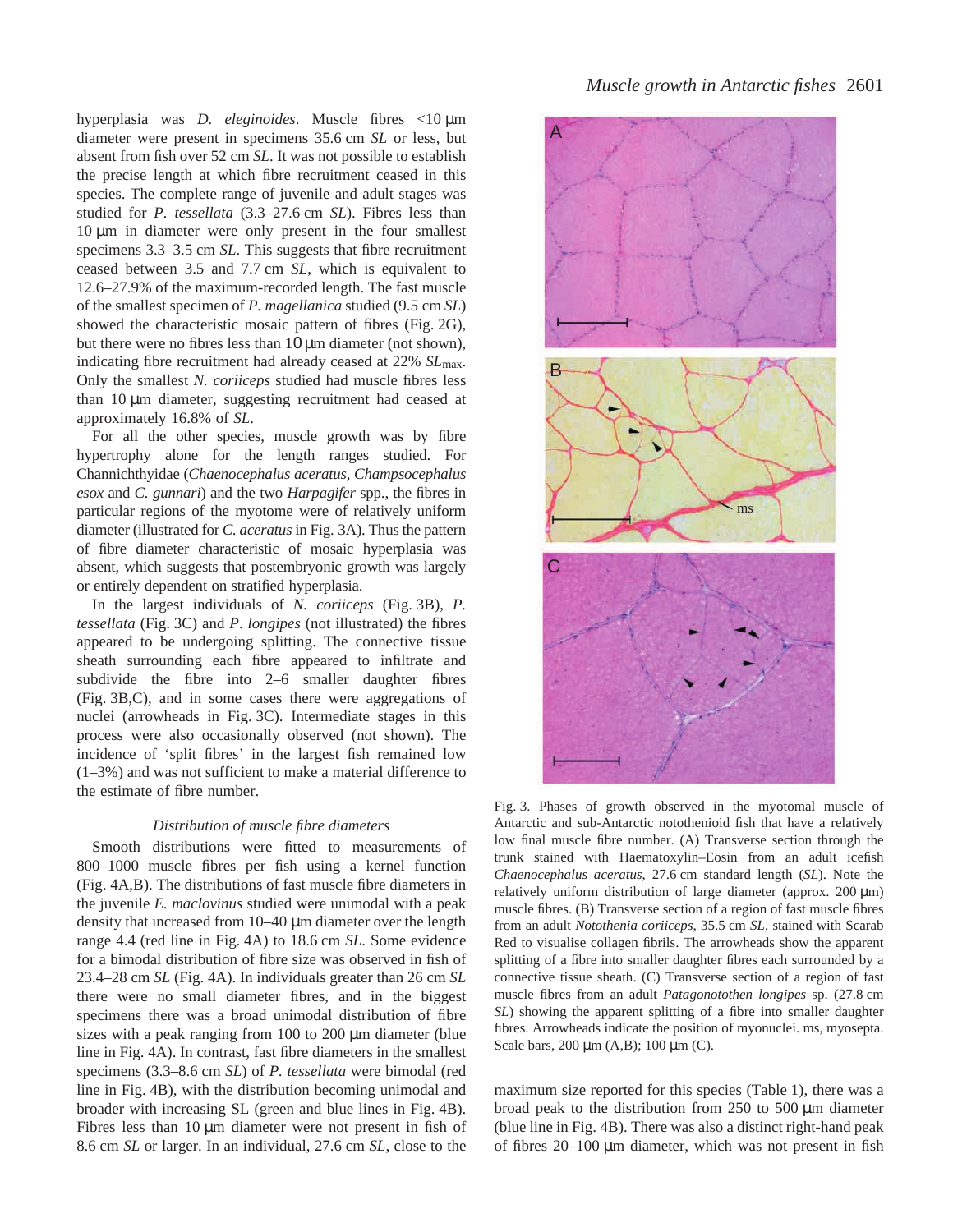# 2602 I. A. Johnston and others

20–23 cm *SL*, probably corresponding to fibres produced by the splitting process illustrated in Fig. 3B, C.

An estimate of the maximum fibre diameter per fish was obtained from the 99th percentile of the distribution and these values were similar to the average value of the 10 largest fibres measured. In all cases the maximum fibre diameter was linearly related to fish standard length (Fig. 5A,B), although there was significant interspecific variation in the slopes and intercepts of the relationships (Table 2). The highest slopes were found in those species with the lowest number of fast fibres per trunk cross-section (Fig.  $5A,B$ ) (Table 2). For the species that were close to their maximum body length,  $FD_{\text{max}}$  was 550  $\mu$ m in *P. longipes* sp. and 600  $\mu$ m in *P. tessellata* (Table 2). For the nine species where it could be determined, there was no relationship evident between the geographical zone in which the fish were captured and *FD*max  $(Table 2)$ .



Fig. 4. The distribution of muscle fibre diameters in relation to fish standard length (*SL*, cm) in the fast myotomal muscle of (A) *Eleginops maclovinus* and (B) *Patagonotothen tessellata*. Smooth distributions were fitted to 1000 measurements of muscle fibre diameter using a kernel function. Each dotted line represents an individual fish. The coloured lines represent the smallest (red), the largest (blue) and an intermediate size (green) fish, of indicated *SL*.

### *Muscle fibre number*

*FN*max was estimated for all 16 species. The change in the number of fast muscle fibres (*FN*) per trunk cross-section in relation to the total cross-sectional area of muscle (TCA) at 0.7 *SL* for three of the species is shown in Fig. 6A–C. Among species,  $log_{10}$ *FN*<sub>max</sub> was positively and apparently linearly related to log<sub>10</sub>SL<sub>max</sub> (Fig. 7). Fig. 7 also indicates that sizecorrected *FN*max was apparently unrelated to geographic origin, and inspection of Fig. 8 indicates no obvious relation with locomotory habit.

Log10*SL*max, log10*FN*max, and log10size-corrected *FN*max all showed highly significant phylogenetic signal (all *P*<0.001), irrespective of whether the real (as in Fig.  $8$ ) or arbitrary branch lengths (each segment length equal to unity) were used. Thus, for all traits examined, closely related species tended to



Fig. 5. The relationship between the estimated maximum fast muscle fibre diameter and standard length within nine species of Notothenioid fishes from the Southern Ocean and Patagonian shelf. (A) Antarctic Peninsula, *Notothenia coriiceps* (open squares); Shag Rocks, *Dissosticus eleginoides* (open circles); Tierra del Fuego, *Eleginops maclovinus* (filled circles), *Patagonotothen tessellata* (open triangles), *P. longipes* sp. (inverted filled triangles) and *P. sima* (filled squares). (B) Shag rocks, Icefishes *Chaenocephalus aceratus* (open triangles), *Champsocephalus gunnari* (open squares); Tierra del Fuego, *Paratonothenia magellanica* (closed circles).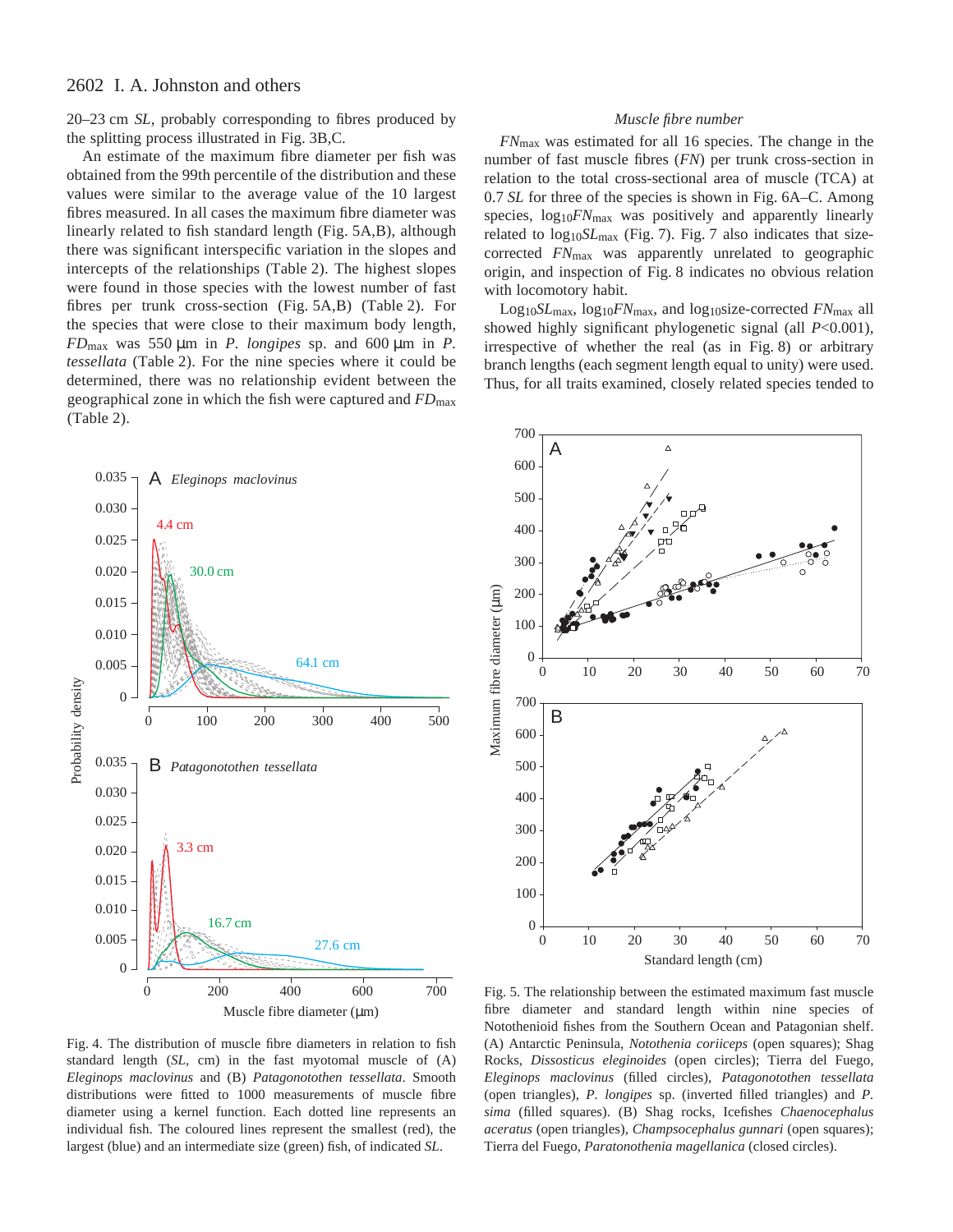|                                                                                                                                                                                                                                                                                                                                    |               | <i>T</i> <sup>o</sup> |                |       |                    |                                 |
|------------------------------------------------------------------------------------------------------------------------------------------------------------------------------------------------------------------------------------------------------------------------------------------------------------------------------------|---------------|-----------------------|----------------|-------|--------------------|---------------------------------|
| <b>Species</b>                                                                                                                                                                                                                                                                                                                     | d.f. residual | Intercept a           | Slope b        | $r^2$ | Significance $(P)$ | $FD_{\text{max}}(\mu \text{m})$ |
| Tierra del Fuego                                                                                                                                                                                                                                                                                                                   |               |                       |                |       |                    |                                 |
| Eleginops maclovinus                                                                                                                                                                                                                                                                                                               | 48            | $67.8 + 3.1$          | $4.7+0.13$     | 0.96  | < 0.001            | 490                             |
| Paranotothenia magellanica                                                                                                                                                                                                                                                                                                         | 20            | $26.0 \pm 15.7$       | $13.4 + 0.8$   | 0.94  | < 0.001            | 500                             |
| Patagonotothen tessellata                                                                                                                                                                                                                                                                                                          | 16            | $-16.3 \pm 19.7$      | $22.1 \pm 1.3$ | 0.95  | < 0.001            | 600                             |
| Patagonotothen sima                                                                                                                                                                                                                                                                                                                | 6             | $9.2 \pm 23.8$        | $24.3 \pm 2.5$ | 0.94  | < 0.0001           | 300                             |
| Patagonotothen longipes sp.                                                                                                                                                                                                                                                                                                        | 6             | $-2.8 \pm 72.3$       | $18.7 \pm 3.3$ | 0.84  | < 0.002            | 550                             |
| South Georgia                                                                                                                                                                                                                                                                                                                      |               |                       |                |       |                    |                                 |
| Dissosticus eleginoides                                                                                                                                                                                                                                                                                                            | 17            | $135.2 + 11.4$        | $2.90+0.3$     | 0.87  | < 0.0001           | 350                             |
| Chaenocephalus aceratus                                                                                                                                                                                                                                                                                                            | 9             | $-55.2 \pm 12.4$      | $12.8 \pm 0.4$ | 0.99  | < 0.0001           | 600                             |
| Champsocephalus gunnari                                                                                                                                                                                                                                                                                                            | 16            | $-35.7 \pm 35.6$      | $14.4 \pm 1.3$ | 0.89  | < 0.0001           | 500                             |
| Antarctic Peninsula                                                                                                                                                                                                                                                                                                                |               |                       |                |       |                    |                                 |
| Notothenia coriiceps                                                                                                                                                                                                                                                                                                               | 13            | $20.9 \pm 12.7$       | $13.0 \pm 0.5$ | 0.98  | < 0.0001           | 550                             |
| $\mathbf{1} \mathbf{1}$ $\mathbf{1}$ $\mathbf{1}$ $\mathbf{1}$ $\mathbf{1}$ $\mathbf{1}$ $\mathbf{1}$ $\mathbf{1}$ $\mathbf{1}$ $\mathbf{1}$ $\mathbf{1}$ $\mathbf{1}$ $\mathbf{1}$ $\mathbf{1}$ $\mathbf{1}$ $\mathbf{1}$ $\mathbf{1}$ $\mathbf{1}$ $\mathbf{1}$ $\mathbf{1}$ $\mathbf{1}$ $\mathbf{1}$ $\mathbf{1}$ $\mathbf{1}$ |               |                       |                |       |                    |                                 |

Table 2. Regression statistics for the linear regression of muscle fibre diameter on standard length, and the estimated maximum *fibre diameter* 

d.f., degrees of freedom.

*FD*, fibre diameter; *FD*<sub>max</sub>, maximum fibre diameter, where *FD*=a+b(*FD*<sub>max</sub>).

Values of a and b are means  $\pm$  S.E.M.

have phenotypes that were more similar than for species chosen at random from the tree.

All three criteria suggested that setting all branch segments equal to unity in length was preferable for statistical analyses as compared with use of the real branch lengths. For log10*SL*max, the correlation between the absolute values of the standardised contrasts and their standard deviations was –0.478 for the real branch lengths *versus* 0.190 for constant branch lengths. The corresponding MSE values were 0.162 and 0.109. Finally,  $r^2$  in the independent contrasts regression of log10*FN*max on log10*SL*max was 0.763 *versus* 0.845. Thus, we used constant branch lengths in the following analyses.

The independent contrasts linear regression (constant branch lengths) was:

# $log_{10}$ *FN*<sub>max</sub> = 3.17 +  $log_{10}SL$ <sub>max</sub> × 0.964  $(F_{1,14}=35.0, P<0.0001; r^2=0.71)$

With constant branch lengths, the K statistic was 0.76 for log10*SL*max and 2.81 for log10size-corrected *FN*max. The former value is typical for measures of body size of a variety of organisms as compiled in Blomberg et al. (2003), but the latter is higher than any of the 35 values for morphological traits (size-corrected when necessary) that they report (range=0.29–2.22). Thus, log10size-corrected *FN*max shows a relatively strong tendency for related species to resemble each other.

Finally, we tested the hypothesis that size-corrected *FN*max was significantly lower at node 6 (supported by 88 out of 100 bootstraps) than at node 2 (supported by 100 out of 100 bootstraps), which would indicate an overall reduction in fibre number in the lineages leading to node 2. Because *FN*max is strongly related to  $SL_{\text{max}}$  (see above and Fig. 7), we also compared *SL*max at node 6 and node 2. The calculated 95% c.l. assuming constant branch lengths are shown in Table 3. The 95% c.l. of log<sub>10</sub>SL<sub>max</sub> at node 2 overlapped with that for node 6, indicating no significant difference in the estimated nodal values. However, the 95% c.l. at node 2 for sizecorrected  $log_{10}$ *FN*<sub>max</sub> do not overlap those for node 6, and so values at the two nodes can be considered significantly different. Thus, there has been a trend for the reduction of size-corrected *FN*max but not *SL*max in the lineages leading to node 6.

### **Discussion**

Skeletal muscle fibres are differentiated multicellular structures specialised for contraction. It is generally accepted that the mechanism for increasing fibre number during the postembryonic stages involves the activation of myogenic precursor cells, which proliferate before leaving the cell cycle

Table·3. *Estimated ancestral values of log10 maximum standard length (*SL*max) and body size-corrected maximum fibre number (*FN*max) at nodes 2 and 6 of the phylogenetic tree estimated for notothenioid fishes*

| Node                                                 |      |         | Lower 95% c.l. Value Upper 95% c.l. |  |
|------------------------------------------------------|------|---------|-------------------------------------|--|
| $log_{10}SL_{\rm max}$                               |      |         |                                     |  |
| 2                                                    | 1.58 | 1.90    | 2.22                                |  |
| 6                                                    | 1.27 | 1.58    | 1.89                                |  |
| $log_{10}$ body size-<br>corrected $FN_{\text{max}}$ |      |         |                                     |  |
| 2                                                    | 3.01 | $3.20*$ | 3.40                                |  |
| 6                                                    | 2.28 | 2.47    | 2.66                                |  |
|                                                      |      |         |                                     |  |

Branch lengths were set equal to unity for these analyses (see text).

c.l., confidence limit.

\*Significantly different at the *P*<0.05 level.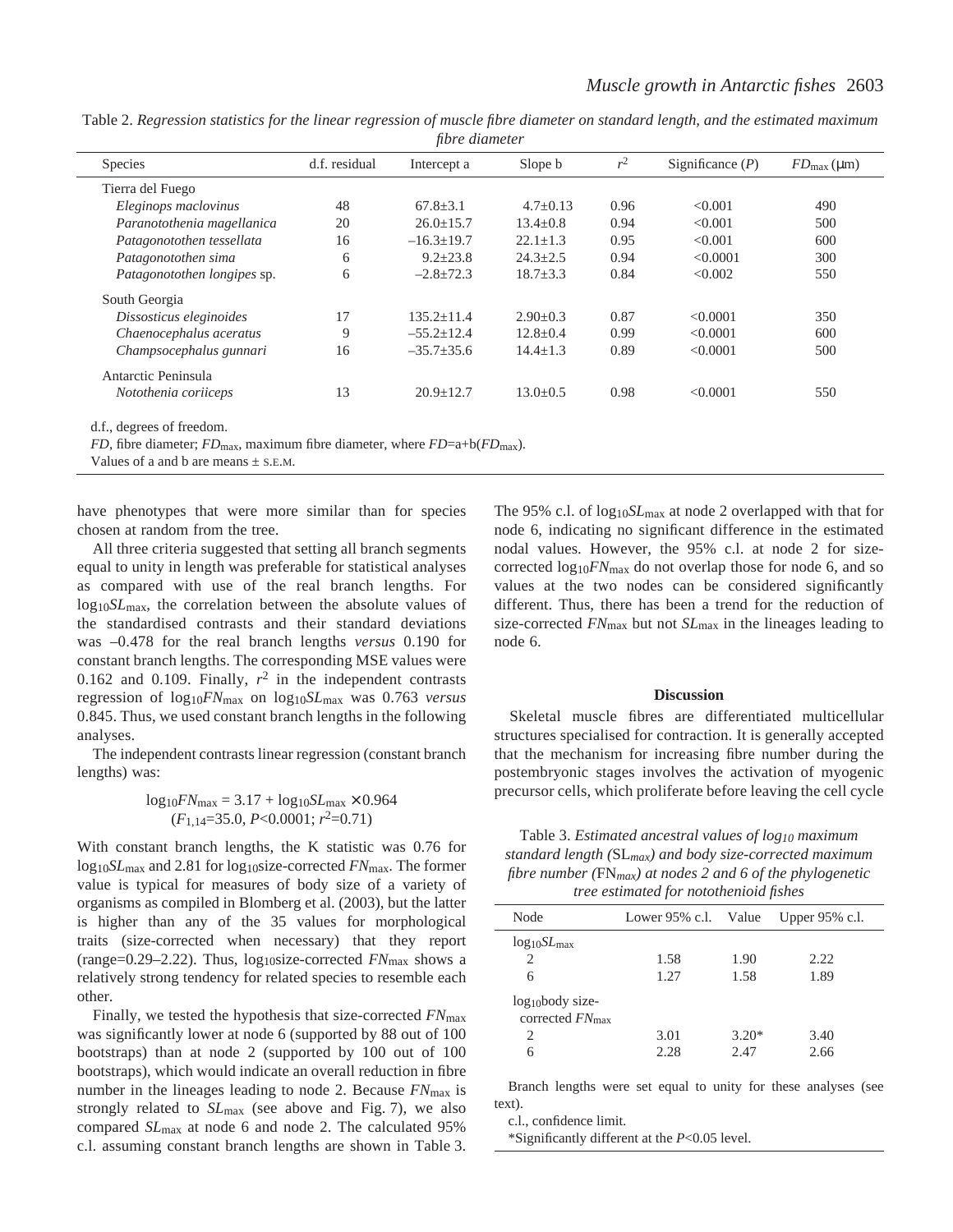and fusing to form new myotubes (Koumans and Akster, 1995; Johnston, 2001). However, some early studies failed to find candidate myogenic cells and it was proposed that in fish additional muscle fibres could also be produced by a process of splitting or budding in the mullet *Mugil cephalus* (Carpené and Veggetti, 1981) and European eel *Anguilla anguilla* (Willemse and Lieuwma-Noordanaus, 1984). This suggestion



Fig. 6. (A–C). The relationship between the number of muscle fibres and the total cross-sectional area (TCA) of fast muscle at 0.7 standard length (*SL*). (A) *Eleginops maclovinus*, (B) *Patagonotothen tessellata* and (C) *Notothenia coriiceps*. The broken lines represent the estimate of *FN*max.

remains highly controversial, and cells with the ultrastructural characteristics of myogenic precursors were subsequently reported in the European eel (Romanello et al., 1987) and other species (Stoiber and Sänger, 1996). In the present study, we found that fast muscle fibres became subdivided in the largest specimens of three species of notothenioid studied, leading to a small increase in fibre number (Fig. 3B,C). The appearance of these subdivided fibres, which were surrounded by a network of collagen fibrils, was quite distinct from the pattern of fibre diameters observed following either stratified or mosaic hyperplasia. Subdivision was not restricted to fibres that had reached the maximum diameter and further investigation is required to determine whether 'fibre splitting' is a normal growth process or related to some pathological phenomenon such as a parasitic infection.

The notothenioid fishes comprise 8 families, 48 genera and 139 species (Balushkin, 2000) or, more conservatively, 8 families, 43 genera and 122 species (Eastman and Eakin, 2000). Cladistic analysis of osteological features has contributed to resolving notothenioid familial relationships (Iwami, 1985). There have been several phylogenies based on nucleotide sequencing of mitochondrial 12S and 16S rRNA (Bargelloni et al., 1994; Ritchie et al., 1997) and nuclear 28S rRNA (Lecointre et al., 1997). These molecular phylogenies implied extensive paraphyly, especially in the Bovichtidae and Nototheniidae. Bovichtid species were placed at the base of the tree in the sub-Antarctic zone whilst the 'core' notothenioids are largely Antarctic (Bargelloni et al., 2000). Based on mtDNA sequences, the diversification of this clade is estimated at 15–20 million years (my) ago and after the formation of the



Fig. 7. The relationship between  $log_{10}$  maximum fibre number ( $FN$ <sub>max</sub>; data from Fig. 8) and log<sub>10</sub> maximum standard length (*SL*<sub>max</sub>; data from Table 1) among 16 species of notothenioid fishes from Tierra del Fuego (filled circles), Shag Rocks, South Georgia (open triangles) and the Antarctic Peninsula (open circles). A conventional least-squares linear regression was fitted to the data. The equation was:  $log_{10}FN_{\text{max}}=2.53+log_{10}SL_{\text{max}}\times1.12$  ( $F_{1,14}=30.8$ ,  $P<0.0001$ ;  $r^2=0.69$ ).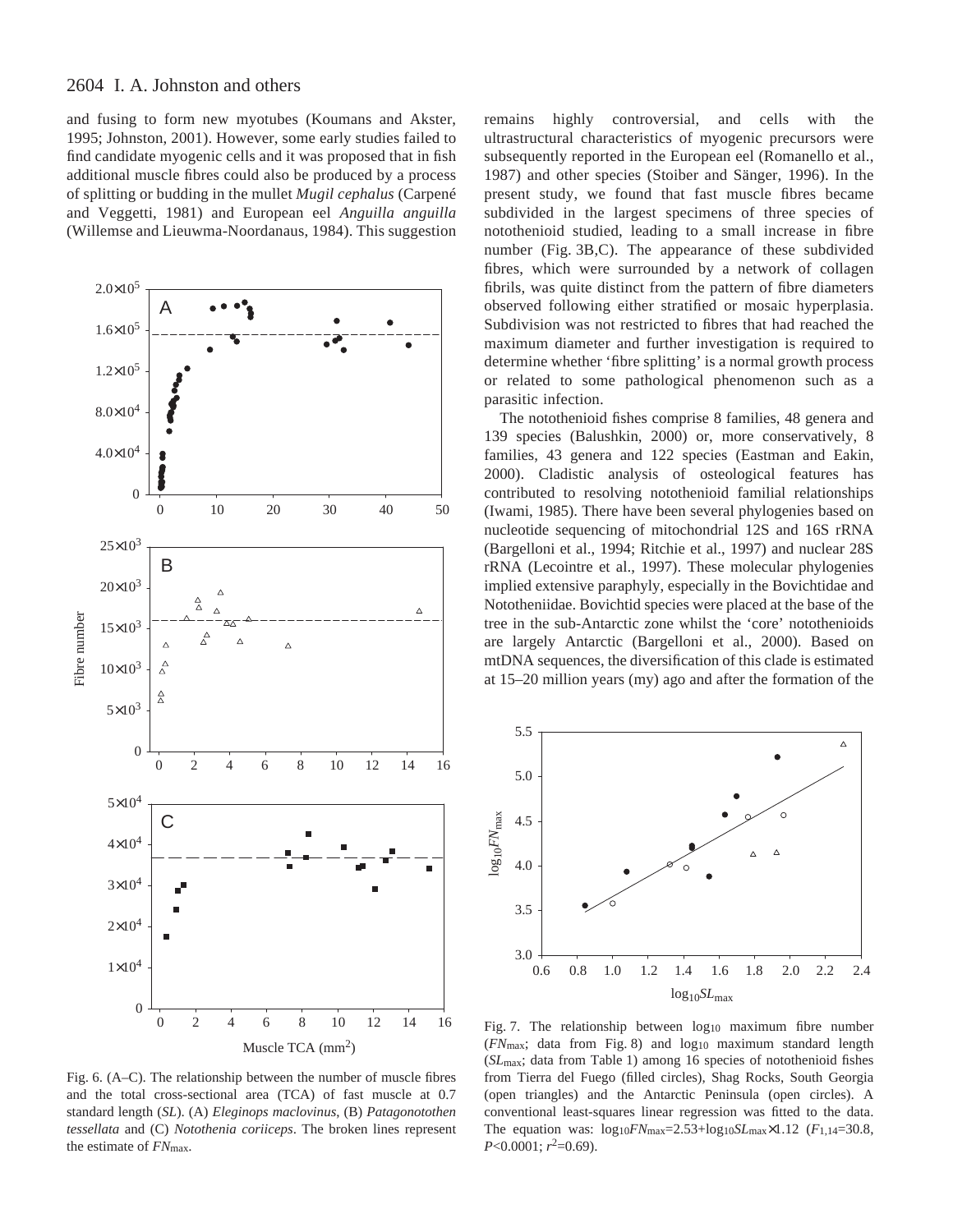Antarctic Polar Front and climatic cooling (Bargelloni et al., 2000). The phylogeny reported in Fig. 8 was in broad agreement with previous studies and assumed that *C. gobio* was the most basal of the species studied. The bootstrap support values from the Phylip analysis are shown in Fig. 8. The family Nototheniidae is probably paraphyletic, whereas Hapagiferidae and Channichthyidae are monophyletic.

The Antarctic continental shelf waters have been less than  $5^{\circ}$ C for about 12 my and today approach  $-1.86^{\circ}$ C all the year around (Clarke and Crame, 1989). Notothenioids comprise 55% of fish species from the continental shelf and upper continental slope of Antarctica and often represent in excess of 90% of the species collected (Eastman, 1993; Eastman and Eakin, 2000; Clarke and Johnston, 1996; Montgomery and Clements, 2000). It has been argued that the low competitive environment under which the notothenioid radiation has occurred has allowed a higher tolerance of disaptation (evolutionary loss of function) than in other species flocks (Clarke and Johnston, 1996; Montgomery and Clements, 2000). Examples of disaptation include the loss of respiratory pigments in channichthyids and the incomplete canal formation in the lateral line associated with secondary pelagicism and paedomorphosis (Montgomery and Clements, 2000).

The present study has shown that the radiation of the group has also been associated with a progressive loss in the body size-specific maximum number of fast fibres in the myotomal muscles (*FN*max) of the more derived species, e.g. node 6



Fig. 8. Maximum likelihood phylogenetic tree estimated from 12S mitochondrial rRNA sequences and the trait values for the final number of fast muscle fibres ( $FN_{\text{max}}$ ) for the notothenioid fishes studied using Phylip. Values are means  $\pm$  s.E.M. (number of individuals). The bootstrap support values obtained from the Phylip analysis are shown italicised in parentheses by the nodes (see text for details). The branch lengths and node heights for the tree are given in the Appendix. The size of the fish gives some indication of their relative sizes, but they are not drawn to scale. The locomotory habit of each species is also shown: D, demersal; D/P, demerso-pelagic and P, pelagic. The colours on the right-hand side show the geographical zone of capture for each species: Beagle Channel (green), Shag Rocks, South Georgia (light blue) and Antarctic Peninsula (dark blue). The colours on the left-hand side indicate the current taxonomic families, some of which are not monophyletic.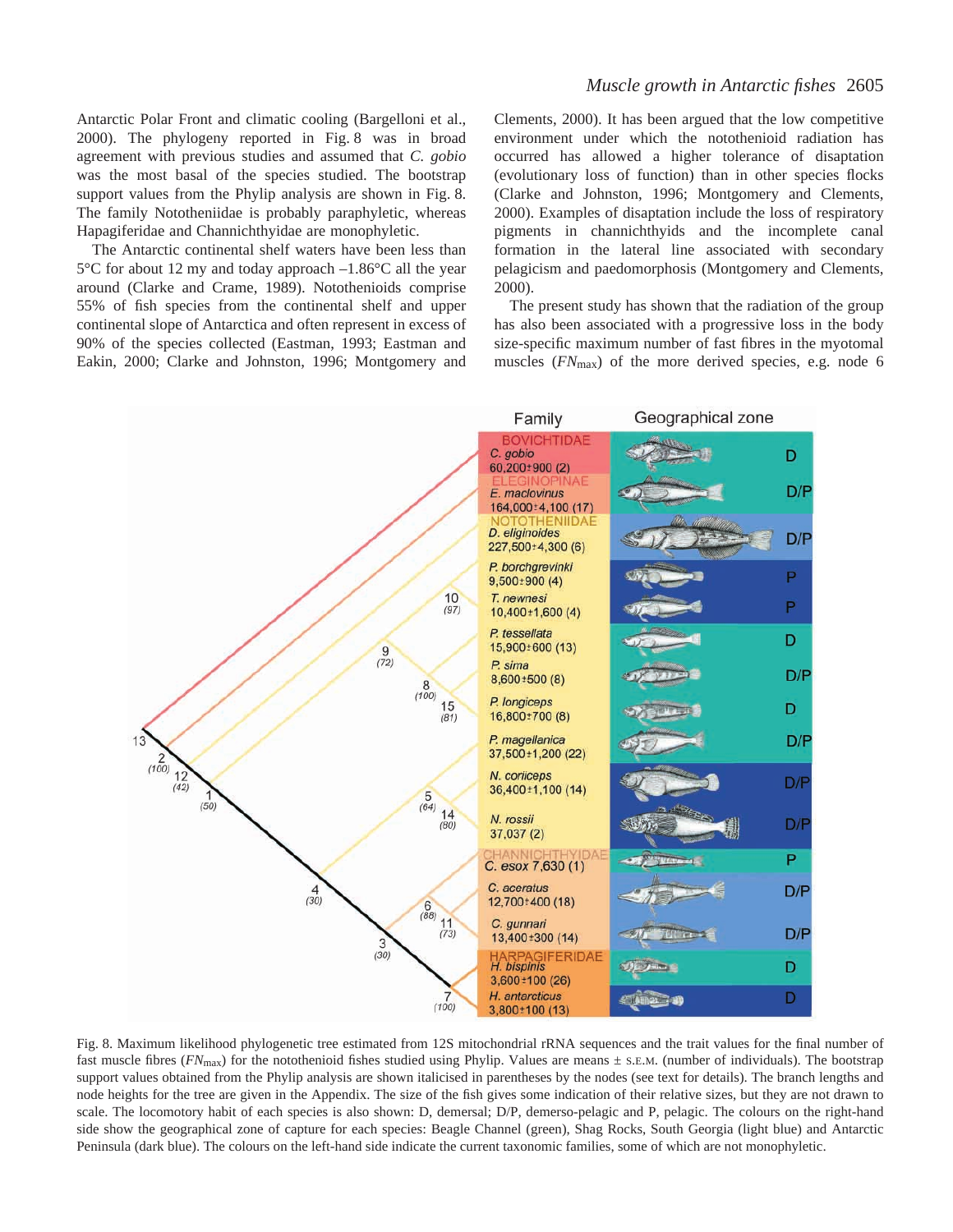# 2606 I. A. Johnston and others

*versus* node 2 in Fig. 8. The maximum standard length ( $SL<sub>max</sub>$ ) was a good predictor of *FN*max, explaining about 70% of the variation observed among the 16 species studied (Fig. 7). Both log10*SL*max and the size-corrected values of log10*FN*max showed highly significant phylogenetic signal (*P*<0.001), and the amount of phylogenetic signal was unusually high for the latter trait. Thus, considering all 16 species in the study, related species tended to resemble each other with respect to both traits. However, the 95% c.l. for the estimated ancestral value of log10*SL*max at node 2, representing the ancestor at the base of the notothenioid radiation, overlapped with node 6, representing the ancestor of the Channichthyidae, one of the more derived families (Fig. 8). This suggests that there has been no general trend for a reduction in body size during the radiation of the group. Indeed, the ancestral condition is generally thought to have been a small benthic species (Eastman, 1993). In contrast, there was statistical evidence for a reduction in log10size-corrected *FN*max between node 2 and node 6, consistent with a general trend for reduced fibre number in the more derived species. Thus, one of the largest species studied, *Chaenocephalus aceratus*, which reaches 85 cm *SL*<sub>max</sub>, had only 12 700 fast muscle fibres per trunk cross-section, or 7.7% of the 164·000 fibres in *E. maclovinus*, which reaches a similar size (Fig. 8). For comparison, Atlantic salmon (*Salmo salar* L.) (Salmonidae) of 50–70 cm *SL* have 550 000–1200 000 fast muscle fibres per trunk cross-section (Johnston et al., 2000).

An important consequence of the reduction in fibre number in the more derived lineages of notothenioid fish is an increase in their maximum diameter, which can reach  $600 \mu m$  in some species depending on their final body size (Fig. 5). Aerobic muscle fibre types (slow muscles) that depend on oxygen delivery to support their contractile activity also have correspondingly high maximum diameters in some Antarctic fish, and can reach  $100 \mu m$  (Archer and Johnston, 1991; Smialovska and Kilarski, 1981). Whether the maximum numbers of slow and fast muscle fibres show a parallel reduction across the group remains to be determined. For Atlantic cod, fibres attain a maximum diameter of  $50 \mu m$  in slow and 130 µm in fast muscle at 83 cm *SL* (Greer-Walker, 1970).  $FD_{\text{max}}$  is approx. 220  $\mu$ m in Atlantic salmon and is attained at around 50 cm *SL* and (Johnston et al., 2000). The maximum muscle fibre diameter in the highly active tropical top predator, the Pacific Blue Marlin (*Makaira nigricans* Lacopóde 1803), is 50  $\mu$ m for slow and 120  $\mu$ m for fast muscle, even in fish exceeding 100 kg total mass (I. A. Johnston, unpublished observations). Although the comparative data are limited, the large maximum diameter of muscle fibres in notothenioid fish does appear to be exceptional.

Interestingly, the pattern of fibre diameters observed in the juvenile and adult stages of two recently diversified families of notothenioids, the Channichthyidae and the Harpagiferidae, was not consistent with the involvement of the mosaic hyperplasia phase of muscle fibre recruitment. This was confirmed using laboratory reared *H. antarcticus.* Fibre

number was found to increase only twofold between the yolksac larvae and adult stages, and postembryonic muscle growth was entirely supported by fibre recruitment from localised germinal zones (stratified hyperplasia) (Johnston et al., 2002). Several characteristics of notothenioids, including the long pelagic larval stage of many Antarctic species, the attainment of sexual maturity at a large proportion of maximum size, the lack of haemoglobin in channichthyids, the lack of scales in channichyids and many bathydraconids (reviewed in Montgomery and Clements, 2000) and the reliance of embryonic and stratified hyperplasia during for growth in adult stages, indicate that paedomorphy has been important in notothenioid evolution.

Basic geometry dictates that an evolutionary increase in muscle fibre diameter will decrease the surface-to-volume ratio of muscle fibres. This can be expected to decrease basal energy requirements because of the concomitant reduction in membrane leak pathways, which would mean that fewer energy-utilising pumps were required to maintain ionic equilibria (Hochachka, 1986). It has been estimated that up to 40% of basal energy requirements are required to maintain ionic gradients (Jobling, 1994). Clarke and Johnston (1999) summarised literature data on the metabolic rate of different fish taxa and found a significant curvilinear relationship with temperature. However, there was no evidence that notothenioids departed from the general trend of metabolic rate with temperature in Perciformes (Johnston et al., 1991; Clarke and Johnston, 1999; Steffensen, 2002). Notothenioid fish have additional energy costs compared with other Perciformes associated with the synthesis of glycopeptide antifreezes, which are present at high concentrations in the plasma and other body fluids (Cheng and DeVries, 1991). It is possible that reductions in other aspects of basal metabolism, e.g. in relation to the loss of fibre number, serve to compensate for the additional energy costs associated with antifreeze production.

Several 'core' notothenioid species, including the icefish *C. esox* and species from the genus *Patagonotothen*, are found outside the Antarctic, mainly in Patagonian waters (DeWitt et al., 1976). The theory of an Antarctic origin for sub-Antarctic notothenioids is supported by the distribution of antifreeze genes among representative species (Cheng, 2000). It has been suggested that the presence of closely related species on either side of the APF represents 'jump dispersal' associated with episodes of climatic change rather than passive vicariance (Bargelloni et al., 2000). However, it is noteworthy that several species of notothenioids, including *C. gunnari*, which occur in the Antarctic, are also found at some islands immediately to the north of the APF (Fisher and Hureau, 1985). The relatively recent origin of the derived sub-Antarctic notothenioids (Notothenidae and Channichthyidae) would then explain why they have a relatively low muscle fibre number and high maximum diameter, traits that originated in a colder and more stenothermal environment. *E. maclovinus* and *C. gobio* have a greater size-corrected *FN*max than the other notothenioids studied, indicating that they are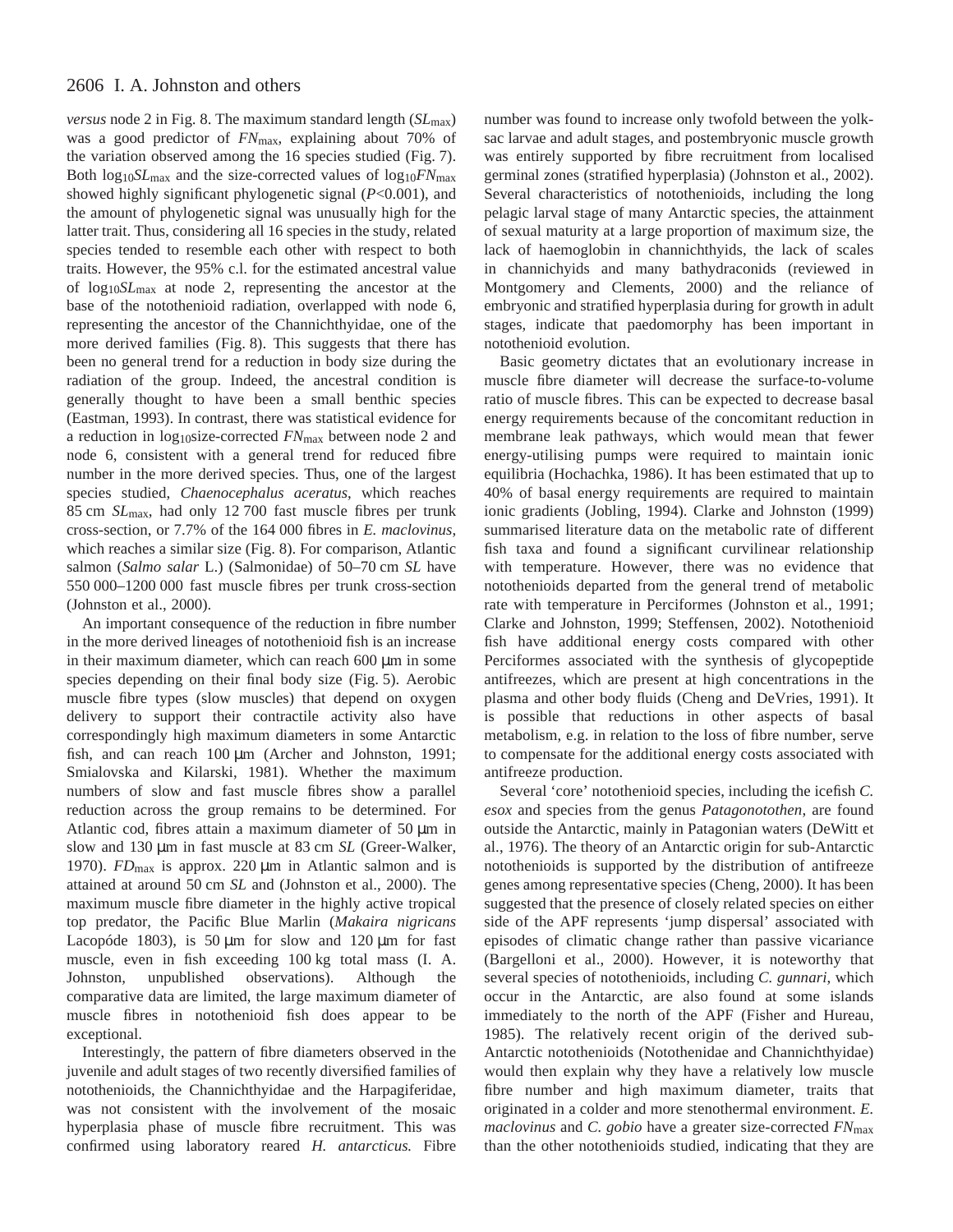probably the least derived species. Thus *E. maclovinus* and *C. gobio* probably diverged from the other notothenioids with the separation of South America from Antarctica around 25–20 million years ago, and did not subsequently invade from Antarctica. This is probably the general case for Bovichtidae, Pseudaphritidae and Eleginopidae, since they are all represented by non-Antarctic species that lack antifreezes, except for a single Antarctic species of bovichtid (Eastman and Eakin, 2000).

The rate of oxygen delivery to aerobic muscle fibres is a function of the fibre diameter and factors that affect diffusion rate (Egginton et al., 2002). The latter include temperature, the distribution of mitochondria and lipid droplets within the fibre, and overall metabolic demand (Desaulniers et al., 1996; Londraville and Sidell, 1990; Egginton et al., 2002; O'Brien et al., 2003). The temperature-dependence of the state 3 respiration rate of isolated mitochondria with pyruvate as substrate was described by a single quadratic relationship for all Perciformes studied, with no significant upregulation of the maximum rate of oxygen uptake per mg mitochondrial protein in Antarctic and sub-Antarctic species (Johnston et al., 1998). Adequate oxygen delivery to large-diameter muscle fibres is probably only possible because of the very low metabolic demand in polar fishes at low temperature (Johnston et al., 1991; Clarke and Johnston, 1997; Steffensen, 2002). Modelling studies indicate that a low fibre number and high maximum fibre diameter does not limit adequate oxygen flux at low body temperatures  $(-2 \text{ to } +5^{\circ}C)$  in notothenioids (Egginton et al., 2002). There is evidence that heat death in Antarctic fish is linked to an oxygen limitation, resulting from a mis-match in oxygen delivery and consumption at the tissue level (Pörtner, 2002; Mark et al., 2002). Thus, a high *FD*max may well constrain the upper thermal limit of notothenioids, particularly in the case of the icefish *C. esox* and other Channichthyids that lack respiratory pigments (Egginton et al., 2002).

### **Appendix**

The phylogenetic tree was constructed using the Maximum Likelihood method with molecular clock using Phylip version 3.6a2.1. Empirical base frequencies were: A, 0.27453; C, 0.25691; G, 0.24153; T(U), 0.22702. Transition/transversion ratio=2.410000.

*Discrete approximation to gamma distributed rates* Coefficient of variation of rates =  $2.040000$  ( $\alpha$ =0.240292).

| State in HMM | Rate of change | Probability |
|--------------|----------------|-------------|
|              | 0.358          | 0.898       |
|              | 6.315          | 0.099       |
|              | 21.297         | 0.0024.     |

Ln Likelihood  $=-1352.86178$ . HMM, hidden Markov model.

|                |                | Node    |         |
|----------------|----------------|---------|---------|
| Ancestor       | Node           | Height  | Length  |
| Root           | 13             |         |         |
| 13             | Cgob-BOV       | 0.25669 | 0.25669 |
| 13             | 2              | 0.20168 | 0.20168 |
| $\overline{2}$ | Emac-NOT       | 0.25669 | 0.05501 |
| $\overline{c}$ | 12             | 0.20438 | 0.00270 |
| 12             | Dele-NOT       | 0.25669 | 0.05231 |
| 12             | $\mathbf{1}$   | 0.20444 | 0.00006 |
| $\mathbf{1}$   | 9              | 0.22476 | 0.02032 |
| 9              | 10             | 0.24728 | 0.02252 |
| 10             | Pbor-NOT       | 0.25669 | 0.00941 |
| 10             | Tnew-NOT       | 0.25669 | 0.00941 |
| 9              | 8              | 0.24873 | 0.02397 |
| 8              | Ptes-NOT       | 0.25669 | 0.00796 |
| 8              | 15             | 0.25268 | 0.00395 |
| 15             | Psim-NOT       | 0.25669 | 0.00401 |
| 15             | Plon-NOT       | 0.25669 | 0.00401 |
| $\mathbf{1}$   | $\overline{4}$ | 0.22386 | 0.01942 |
| $\overline{4}$ | 5              | 0.23644 | 0.01258 |
| 5              | Pmag-NOT       | 0.25669 | 0.02025 |
| 5              | 14             | 0.24895 | 0.01251 |
| 14             | Ncor-NOT       | 0.25669 | 0.00774 |
| 14             | Nros-NOT       | 0.25669 | 0.00774 |
| 4              | 3              | 0.22938 | 0.00552 |
| 3              | 6              | 0.24280 | 0.01342 |
| 6              | Ceso-CHA       | 0.25669 | 0.01389 |
| 6              | 11             | 0.24741 | 0.00461 |
| 11             | Cace-CHA       | 0.25669 | 0.00928 |
| 11             | Cgun-CHA       | 0.25669 | 0.00928 |
| 3              | 7              | 0.25544 | 0.02605 |
| 7              | Hbis-HAR       | 0.25669 | 0.00125 |
| 7              | Hant-HAR       | 0.25669 | 0.00125 |

This work was supported by a grant (GR3/12550) from the Natural Environment Research Council of the UK and by the Antorchas Foundation, Argentina. D.F. was in receipt of support from CONICET, Argentina, an Antorchas-British Council award for studies in the UK and from the Russell Trust Development Fund, University of St Andrews. T.G. was supported by US National Science Foundation grant DEB-0196384. We thank Dr F. E. Stockdale, Stanford University for kindly providing the S-58 and F-59 antibodies. We are grateful to Dr Inigo Everson for his help in obtaining fish from South Georgia.

#### **References**

- **Acierno, R., MacDonald, J. A., Agnisola, C. and Tota, B.** (1995). Blood volume in the haemoglobinless Antarctic teleost *Chionodraco hamatus* (Lonnberg). *J. Exp. Zool*. **272**, 407-409.
- **Archer, S. D. and Johnston, I. A.** (1991). Density of cristae and distribution of mitochondria in the slow muscles of Antarctic fish. *Physiol. Zool*. **64**, 242-258.
- **Balushkin, A. V.** (2000). Morphology, classification, and evolution of notothenioid fishes of the Southern Ocean (Notothenioidei, Perciformes). *J. Ichthyol*. **40 (Suppl. 1)**, S74-S109.
- **Bargelloni, L., Ritchie, P. A., Patarnello, T., Battaglia, B., Lambert, D. M.** and Meyer, A. (1994). Molecular evolution at subzero temperatures: mitochondrial and nuclear phylogenies of fishes from Antarctica (suborder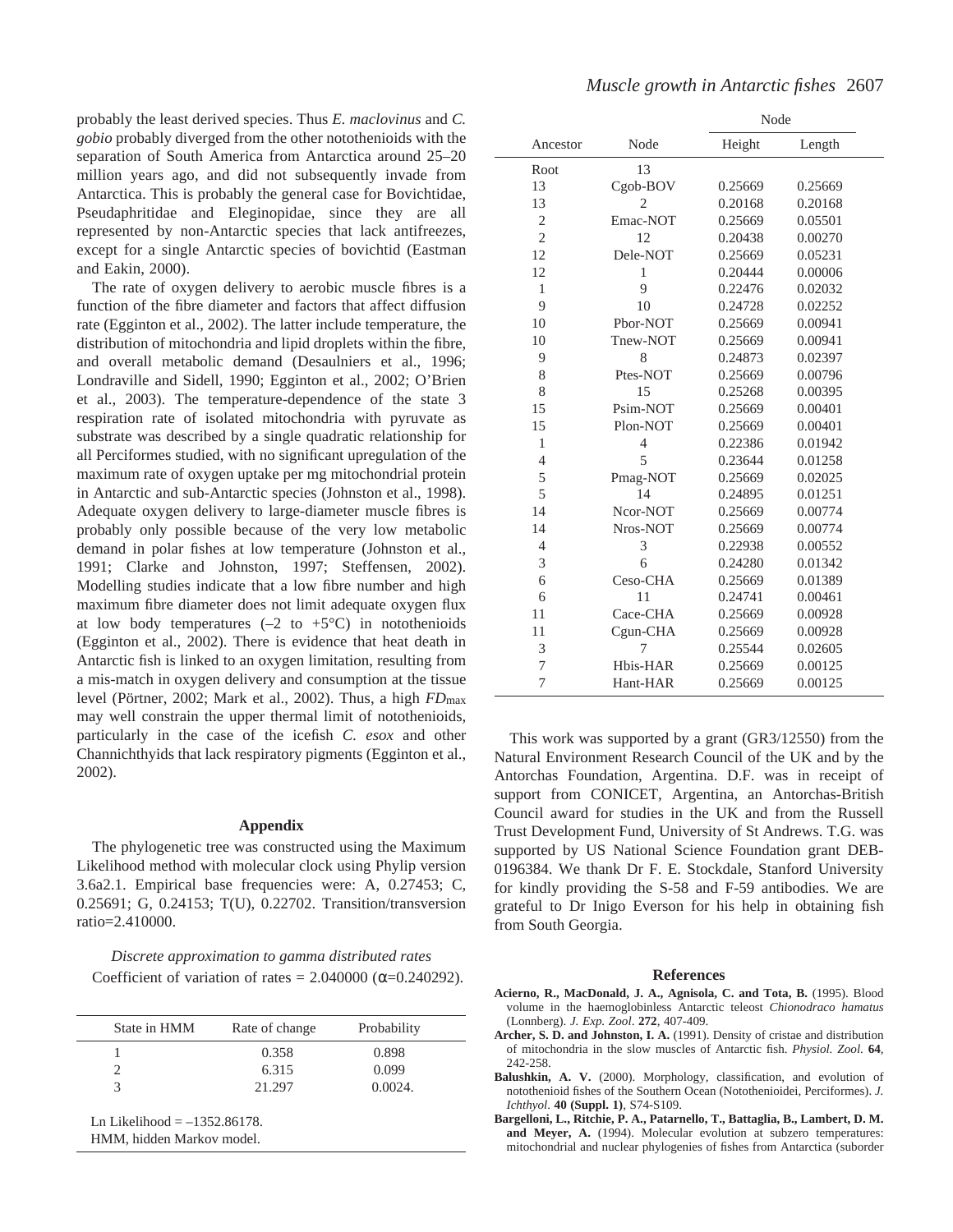# 2608 I. A. Johnston and others

Notothenioidei), and the evolution of antifreeze glycopeptides. *Mol. Biol. Evol*. **11**, 854-863.

- Bargelloni, L., Marcato, S., Zane, L. and Patarnello, T. (2000). Mitochondrial phylogeny of notothenioids: a molecular approach to Antarctic fish evolution and biogeography. *Syst. Biol*. **49**, 114-129.
- **Battram, J. C. and Johnston, I. A.** (1991). Muscle growth in the Antarctic teleost, *Notothenia neglecta* (Nybelin). *Antarct. Sci*. **3**, 29-33.
- **Blomberg, S. P. and Garland, T., Jr** (2002). Tempo and mode in evolution: phylogenetic inertia, adaptation and comparative methods. *J. Evol. Biol*. **15**, 899-910.
- **Blomberg, S. P., Garland, T., Jr and Ives, A. R.** (2003). Testing for phylogenetic signal in comparative data: behavioural traits are more labile. *Evolution* **57**, 717-745.
- **Carpenè, E. and Veggetti, A.** (1981). Increase in muscle fibres in the lateralis muscle (white portion) of Mugilidae (Pisces, Teleostei). *Experentia* **37**, 191- 193.
- **Cheng, C. C. and DeVries, A. L.** (1991). The role of antifreeze glycopeptides and peptides in the freezing avoidance of cold-water fish. In *Life Under Extreme Conditions: Biochemical Adaptation* (ed. G. di Prisco), pp. 1-14. Berlin and Heidelberg: Springer-Verlag.
- **Cheng, C. H. C.** (2000). Antifreeze glycoprotein genes in temperate water notothenioid fish infer an Antarctic origin of speciation. *Am. Zool*. **40**, 972- 973.
- **Clarke, A. and Crame, J. A.** (1989). The origin of the Southern Ocean marine fauna. In *Origins and Evolution of the Antarctic Biota*. Geological Society Special Publication No. 47 (ed. J. A. Crame), pp. 253-268. London: Geological Society of London.
- **Clarke, A. and Johnston, I. A.** (1996). Evolution and adaptive radiation of Antarctic fishes. *Trends Ecol. Evol*. **11**, 212-218.
- **Clarke, A. and Johnston, N. M.** (1999). Scaling of metabolic rate with body mass and temperature in teleost fish. *J. Animal Ecol*. **68**, 893-905.
- **Cocca, E., Ratnayake-Lecamwasam, M., Parker, S. K., Camardella, L., Ciaramella, M., diPrisco, G. and Detrich, III, H. W.** (1995). Genomic remnants of a-globin genes in the hemoglobinless Antarctic icefishes. *Proc. Natl. Acad. Sci. USA* **92**, 1817-1821.
- **Crow, M. T. and Stockdale, F. E.** (1986). Myosin expression and specialization among the earliest muscle fibres of the developing avian limb. *Dev. Biol*. **113**, 238-254.
- **Desaulniers, N., Moerland, T. S. and Sidell, B. D.** (1996). High lipid content enhances the rate of oxygen diffusion through fish skeletal muscle. *Am. J. Physiol*. **271**, R42-R47.
- **Devoto, S. H., Melacon, E., Eisen, J. S. and Westerfield, M.** (1996). Identification of separate slow and fast muscle precursor cells *in vivo*, prior to somite formation. *Development* **122**, 3371-3380.
- **DeWitt, H., McCleave, J. D. and Dearborn, J. H.** (1976). Ecological studies of fishes and echinoderms during ARA Islas Orcadus cruise 5. *Antarct. J. US* **11**, 49-53.
- **Díaz-Uriarte, R. and Garland, T., Jr** (1998). Effects of branch length errors on the performance of phylogenetically independent contrasts. *Syst. Biol*. **47**, 654-672.
- **Dunn, J. S. D., Archer, S. D. and Johnston, I. A.** (1989). Muscle fibre types and metabolism in postlarval and adult stages of Notothenioid fish. *Polar Biol*. **9**, 213-223.
- **Eastman, J. T.** (1993). *Antarctic Fish Biology: Evolution in a Unique Environment.* 322p. San Diego: Academic Press.
- **Eastman, J. T.** (1997). Phyletic divergence and specialization for pelagic life in the Antarctic notothenioid fish *Pleuragramma antarcticum*. *Comp. Biochem. Physiol.* **118A**, 1095-1101.
- **Eastman, J. T. and Eakin, R. R.** (2000). An updated species list for notothenioid fish (Perciformes; Notothenioidei), with comments on Antarctic species. *Arch. Fish. Mar. Res.* **48**, 11-20.
- **Egginton, S., Stilbeck, C., Hoofd, L., Calvo, J. and Johnston, I. A.** (2002). Peripheral oxygen transport in skeletal muscle of Antarctic and sub-Antarctic notothenioid fish. *J. Exp. Biol.* **205**, 769-779.
- **Felsenstein, J.** (1985). Phylogenies and the comparative method. *Am. Nat.* **125**, 1-15.
- **Fernández, D. A., Calvo, J., Franklin, C. E. and Johnston, I. A.** (2000). Muscle fibre types and size distribution in sub-Antarctic notothenioid fishes. *J. Fish Biol*. **56**, 1295-1311.
- **Fisher, W. and Hureau, J. C.** (1985). *FAO Species Identification Sheets for Fishery Purposes, Southern Ocean*, vol 2. Rome, Italy: FAO.
- Freckleton, R. P., Harvey, P. H. and Pagel, M. (2002). Phylogenetic analysis and comparative data: a test and review of evidence. *Am. Nat*. **160**, 712- 726.
- **Garland, T., Jr, Harvey, P. H. and Ives, A. R.** (1992). Procedures for the analysis of comparative data using phylogentically independent contrasts. *Syst. Biol.* **4**1, 18-32.
- **Garland, T., Jr, Midford, P. E. and Ives, A. R.** (1999). An introduction to phylogenetically based statistical methods, with a new method for confidence values on ancestral values. *Am. Zool*. **39**, 374-388.
- **Gon, O. and Heemstra, P. C.** (ed.) (1990). In *Fishes of the Southern Ocean.* Grahamstown, South Africa: J. L. B. Smith Institute of Ichthyology.
- **Greer-Walker, M. G.** (1970). Growth and development of the skeletal muscle fibres of the cod (*Gadus morhua* L.). *J. Cons. Perm. Int. Explor. Mer.* **33**, 228-244.
- **Hall, T. A.** (1999). BioEdit: a user-friendly biological sequence alignment editor and analysis program for Windows 95/98/NT. *Nucl. Acids. Symp. Ser.* **41**, 95-98.
- **Hochachka, P. W.** (1986). Defense strategies against hypoxia and hypothermia. *Science* **231**, 234-241.
- **Iwami, T.** (1985). Osteology and relationships of the family Channichthyidae. *Mem. Natl. Inst. Polar Res. Ser. E*, pp. 1-69.
- **Jobling, M.** (1994). *Fish Bioenergetics.* London: Chapman and Hall.
- Johnston, I. A. (1987). Respiratory characteristics of muscle fibres in a fish (*Chaenocephalus aceratus*) that lacks respiratory pigments. *J. Exp. Biol.* **133**, 415-428.
- Johnston, I. A. (1989). Antarctic fish muscles-structure, function and physiology. *Antarct. Sci.* **1**, 97-108.
- Johnston, I. A. (2001). Genetic and environmental determinants of muscle growth patterns. In *Muscle Development and Growth*. *Fish Physiology,* vol. 18 (ed. I. A. Johnston), pp. 141-186. San Diego: Academic Press.
- **Johnston, I. A., Calvo, J., Guderley, H., Fernández, D. A. and Palmer, L.** (1998). Latitudinal variation in the abundance and oxidative capacities of muscle mitochondria in Perciform fishes. *J. Exp. Biol.* **210**, 1-12.
- Johnston, I. A., Clarke, A. and Ward, P. (1991). Temperature and metabolic rate in sedentary fish from the Antarctic, North Sea and Indo-West Pacific Ocean. *Mar. Biol*. **109**, 191-195.
- **Johnston, I. A., Fitch, N., Zummo, G., Wood, R. E., Harrison, P. and Tota, B.** (1993). Morphometric and ultrastructural features of the ventricular myocardium of the haemoglobin-less icefish, *Chaenocephalus aceratus*. *Comp. Biochem. Physiol*. **76A**, 475-480.
- **Johnston, I. A., Manthri, S., Robertson, B., Campbell, P., Mitchell, D. and Alderson, R.** (2000). Family and population differences in muscle fibre recruitment in farmed Atlantic salmon (*Salmo salar*). *Basic Appl. Myol*. **10**, 291-296.
- **Johnston, I. A., Strugnell, G., McCraken, M. L. and Johnstone, R.** (1999). Muscle growth and development in normal-sex-ratio and all-female diploid and triploid Atlantic salmon. *J. Exp. Biol.* **202**, 1991-2016.
- **Johnston, I. A., Vieira, V. L. A., Fernández, D. A., Abercromby, M., Brodeur, J. C., Peck, L. and Calvo, J.** (2002). Muscle growth in polar fish: a study of Harpagifer species with sub-Antarctic and Antarctic distributions. *Fish. Sci*. **68 Suppl. II**, 1023-1028.
- **Klingenberg, C. P. and Ekau, W.** (1996). A combined morphometric and phylogenetic analysis of an ecomorphological trend: pelagization in Antarctic fishes (Perciformes; Notothenioidei). *Biol. J. Linn. Soc*. **59**, 143- 177.
- **Koumans, J. T. M. and Akster, H. A.** (1995). Myogenic cells in development and growth of fish. *Comp. Biochem. Physiol*. **110A**, 3-20.
- **Lecointre, G., Bonillo, C., Ozouf-Costaz, C. and Hureau, J. C.** (1997). Molecular evidence for the origins of Antarctic fishes: paraphyly of the Bovichtidae and no indication of monophyly of the Notothenioidei (Teleostei). *Polar Biol*. **18**, 193-208.
- **Londraville, R. L. and Sidell, B. D.** (1990). Ultrastructure of aerobic muscle in Antarctic fishes may contribute to diffusive fluxes. *J. Exp. Biol.* **150**, 205- 220.
- Mark, F. C., Bock, C. and Pörtner, H. O. (2002). Oxygen-limited thermal tolerance in Antarctic fish investigated by MRI and 31P-MRS. *Am. J. Physiol. Regul. Integr. Comp. Physiol.* **283**, R1254-R1262.
- **Montgomery, J. and Clements, K.** (2000). Disaptation and recovery in the evolution of Antarctic fishes. *Trends Ecol. Evol*. **15**, 267-271.
- **Moylan, T. J. and Sidell, B. D.** (2000). Concentrations of myoglobin and myoglobin mRNA in heart ventricles from Antarctic fishes. *J. Exp. Biol.* **203**, 1277-1286.
- **O'Brien, K. M. O., Skilbeck, C., Sidell, B. D. and Egginton, S.** (2003). Muscle fine structure may maintain the function of oxidative fibres in haemoglobinless Antarctic fishes. *J. Exp. Biol.* **206**, 411-421.
- Pörtner, H. O. (2002). Physiological basis of temperature-dependent